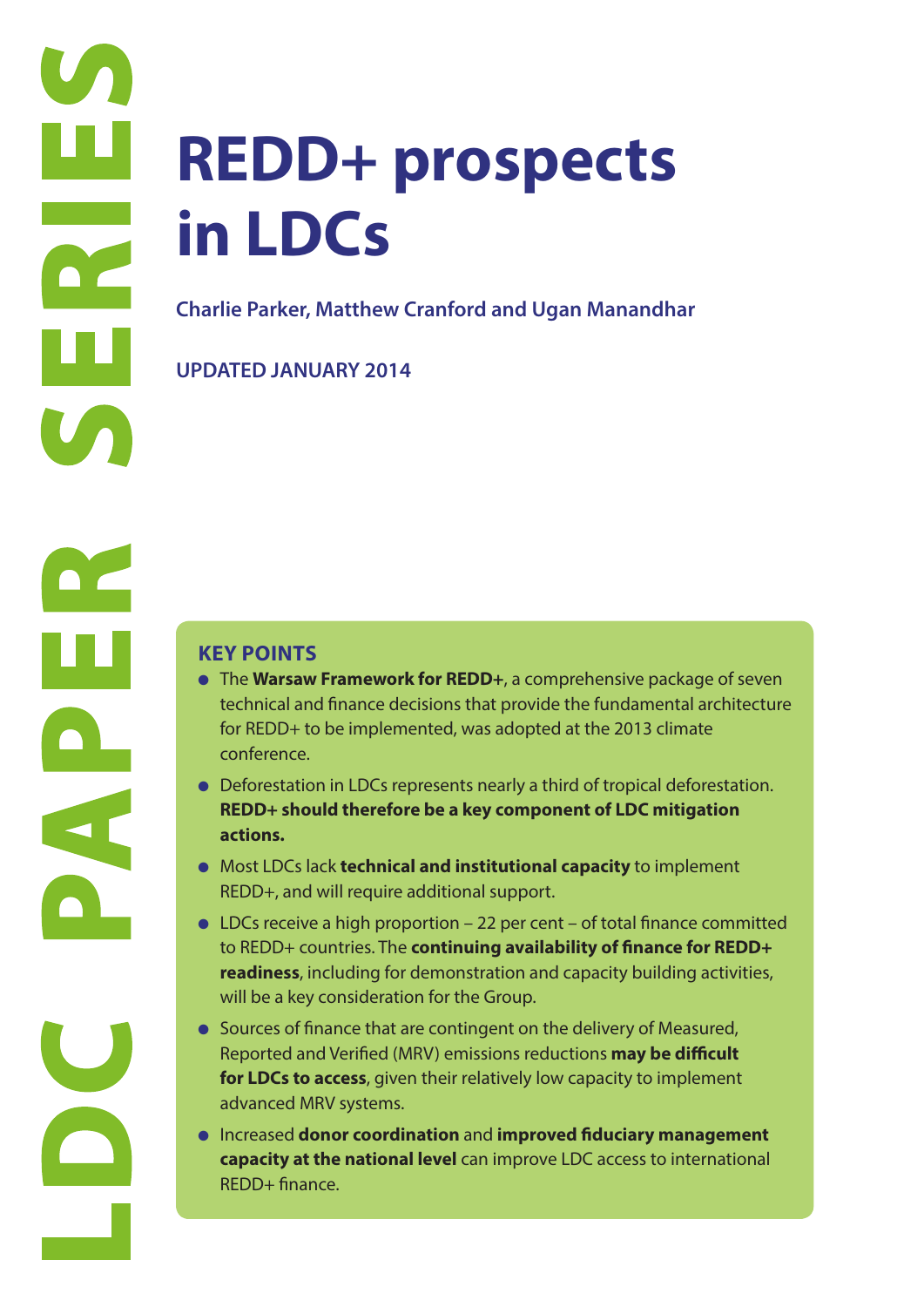## **Table of Contents**

| Importance of forests for LDCs             |    |
|--------------------------------------------|----|
| A brief history of REDD+                   | 4  |
| Status of implementation of REDD+ in LDCs  | 6  |
| REDD+, LDCs and a future climate agreement | 10 |

Charlie Parker and Mathew Cranford work for Climate Focus. Ugan Manandhar is with WWF Nepal, and works with the LDC Group on REDD+ issues.

The authors are grateful to Donna Lee for her contributions to the document, and Keith Anderson and CDKN for their review comments.

> Series Editor: Anju Sharma Anju.Sharma@iied.org

#### **FIRST VERSION NOVEMBER 2013**

#### **UPDATED JANUARY 2014**



The LDC Paper Series has been produced by the ecbi Publications and Policy Analysis Unit for the LDC Group. The views expressed in the papers in this Series are those of the authors and do not necessarily represent the views of the LDC Group or members of ecbi.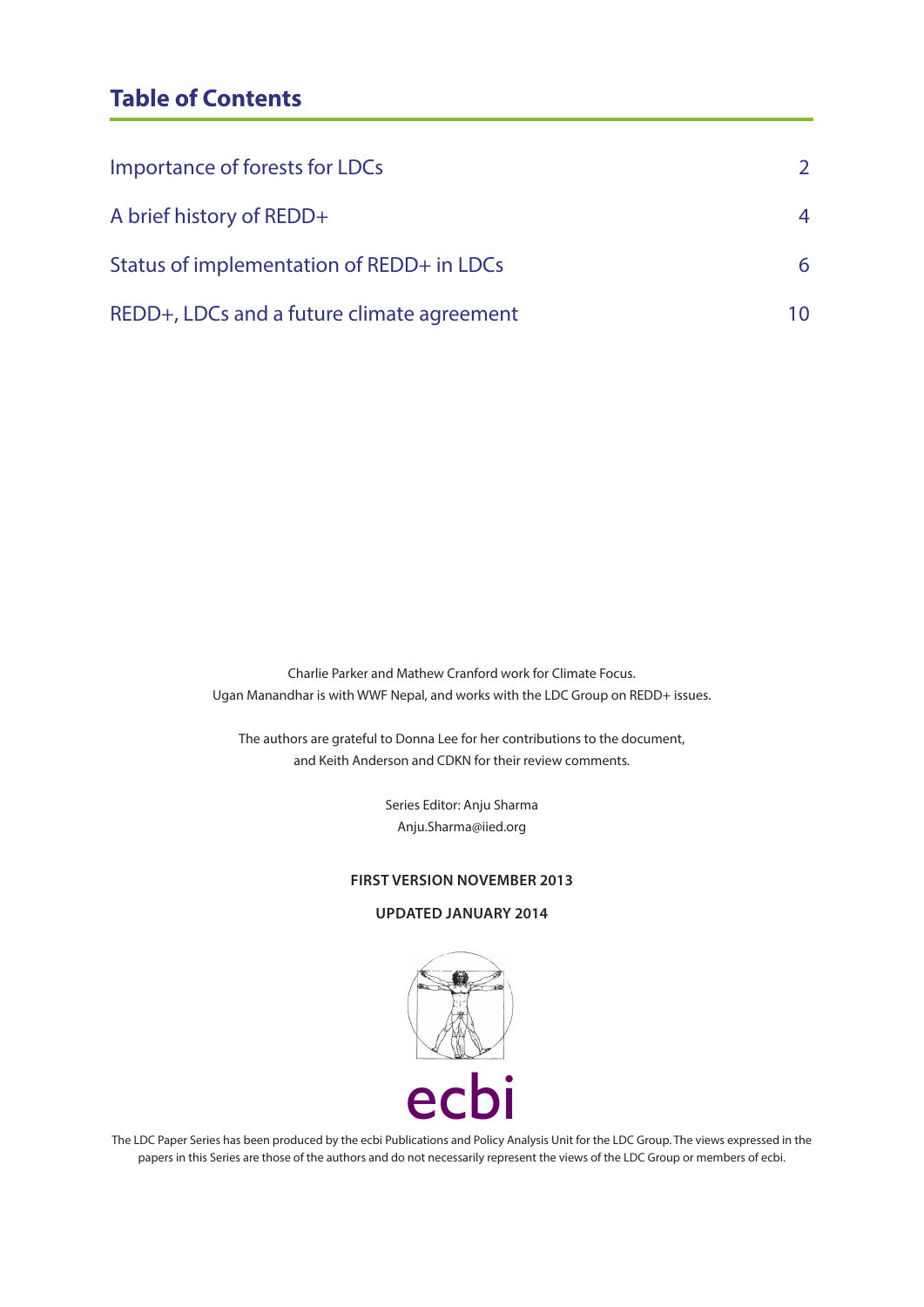## **Importance of forests for LDCs**

Forests are critical to the development and welfare of Least Developed Countries (LDCs), where they often provide a significant portion of household income.<sup>1</sup> Beyond timber and marketed non-timber forest products (NTFPs), forests sustain households with food, fuel, fibre and fodder. Hundred of millions, and perhaps more than a billion people worldwide depend on forests, particularly in developing countries.<sup>2</sup> This relationship can exist symbiotically, but with rising populations and resource constraints it can also lead to over exploitation of forest resources.

Deforestation in LDCs is primarily driven by small-scale subsistence agriculture, energy security and illegal logging.<sup>3</sup> LDCs are also increasingly producing large-scale industrial commodities such as palm oil, timber and soy to support increasing global demand. Striking a balance between growth and sustainability will be an essential consideration for LDCs.

#### **The relative importance of forests across LDCs is very diverse.**

LDCs vary enormously in terms of their forest cover and deforestation rates. Some countries, such as Rwanda, have effectively no forest cover, whereas others, including the Solomon Islands and Guinea-Bissau have over 70 per cent of land covered by forests. Similarly in some LDCs, like Bhutan and the Democratic Republic of Congo (DRC), historical rates of deforestation are very low, whereas in others, such as Tanzania or Laos, deforestation is more than twice the global average.

Based on forest cover and deforestation rates, LDCs can broadly be grouped into six different groups (see Table 1 on the next page). LDCs across these groups will have very different opportunities and needs in terms of both climate change mitigation and adaptation.

## **Forests and mitigation in LDCs**

## **While greenhouse gas (GHG) emissions from LDCs are small, a relatively high proportion of them are from land use change and forestry (LUCF).**

In 2009, GHG emissions from LDCs were five per cent of global emissions.<sup>4</sup> Emissions from LUCF, however, are a far greater proportion of emissions in LDCs than other countries. Net LUCF emissions in 2009 accounted for 25 per cent of LDC emissions, compared with 5 per cent in non-LDCs.<sup>5</sup> As such, reducing emissions from deforestation and forest degradation represents a significant opportunity for LDCs to contribute to climate change mitigation.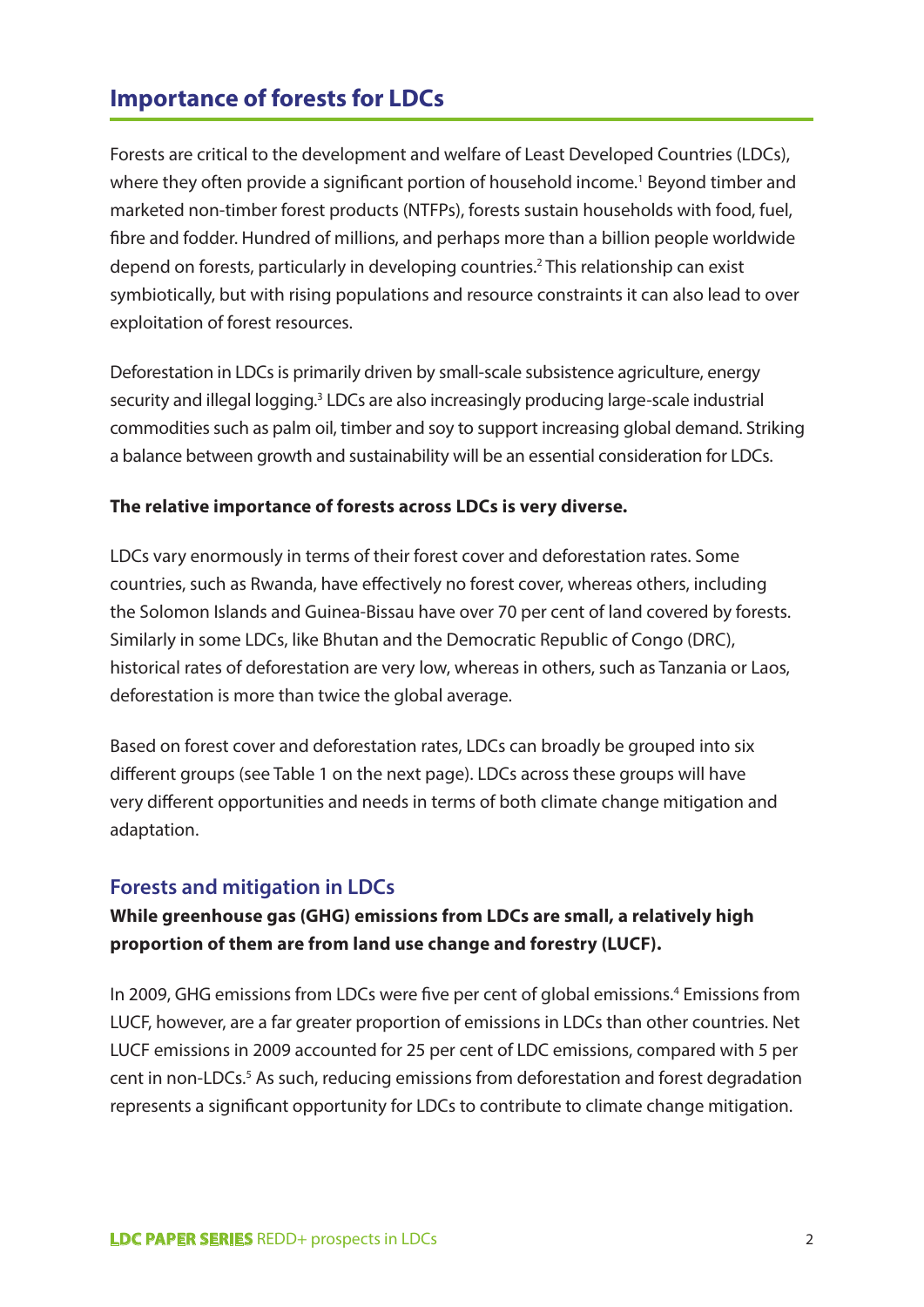#### **Table 1: LDC categorisation based on forest cover and annual change in forest area**

*(Categories are based on a cluster analysis of deforestation rates and forest cover. Countries in bold are engaged in one or more REDD multilateral programme)*

|                                    |                        | <b>Forest Loss (per cent change per year)</b>                                                                                                         |                                                                                                                                                                                                                           |  |  |
|------------------------------------|------------------------|-------------------------------------------------------------------------------------------------------------------------------------------------------|---------------------------------------------------------------------------------------------------------------------------------------------------------------------------------------------------------------------------|--|--|
|                                    |                        | $Low (< 0.4)$                                                                                                                                         | High $(>0.4)$                                                                                                                                                                                                             |  |  |
| Forest Cover (per cent land cover) | Low (<27.5)            | Afghanistan<br><b>Bangladesh</b><br>Djibouti<br>Eritrea<br><b>Kiribati</b><br>Lesotho<br><b>Nepal</b><br>Rwanda<br>Yemen                              | <b>Burkina Faso</b><br><b>Burundi</b><br><b>Chad</b><br>Comoros<br><b>Ethiopia</b><br>Guinea<br><b>Haiti</b><br><b>Madagascar</b><br>Mali<br><b>Mauritania</b><br>Niger<br><b>Somalia</b><br><b>Togo</b><br><b>Uganda</b> |  |  |
|                                    | Middle (50 > x > 27.5) | Angola<br><b>Central African Republic</b><br>Gambia<br>Sao Tome and Principe<br><b>South Sudan</b><br><b>Sudan</b><br><b>Tuvalu</b><br><b>Vanuatu</b> | <b>Benin</b><br><b>Liberia</b><br><b>Mozambique</b><br><b>Myanmar</b><br><b>Malawi</b><br>Senegal<br>Sierra Leone<br><b>Timor-Leste</b><br><b>United Republic of Tanzania</b>                                             |  |  |
|                                    | $H$ iqh $(>50)$        | <b>Bhutan</b><br><b>DRC</b><br>Samoa<br>Solomon Islands<br>Zambia                                                                                     | <b>Cambodia</b><br><b>Equatorial Guinea</b><br>Guinea-Bissau<br><b>Laos PDR</b>                                                                                                                                           |  |  |

#### **As a group, LDCs represent a third of forest loss in developing countries.**

All 154 non-Annex I countries are potentially eligible to receive support for REDD+ through a future UN mechanism. LDCs make up for 27 per cent of total forest cover in non-Annex I countries, and represent 29 per cent of gross forest loss in these countries from 2005-2010.<sup>6</sup>

#### **Forests and adaptation in LDCs**

Forests can support adaptation in LDCs, which are among the most vulnerable to the impacts of climate change. Seven of the ten most vulnerable countries are LDCs<sup>7</sup> and ten LDCs are Small Island Developing States (SIDS). Rainfall in Africa has declined and drought events are more variable on an annual and seasonal basis.<sup>8</sup> In Asia, climate change is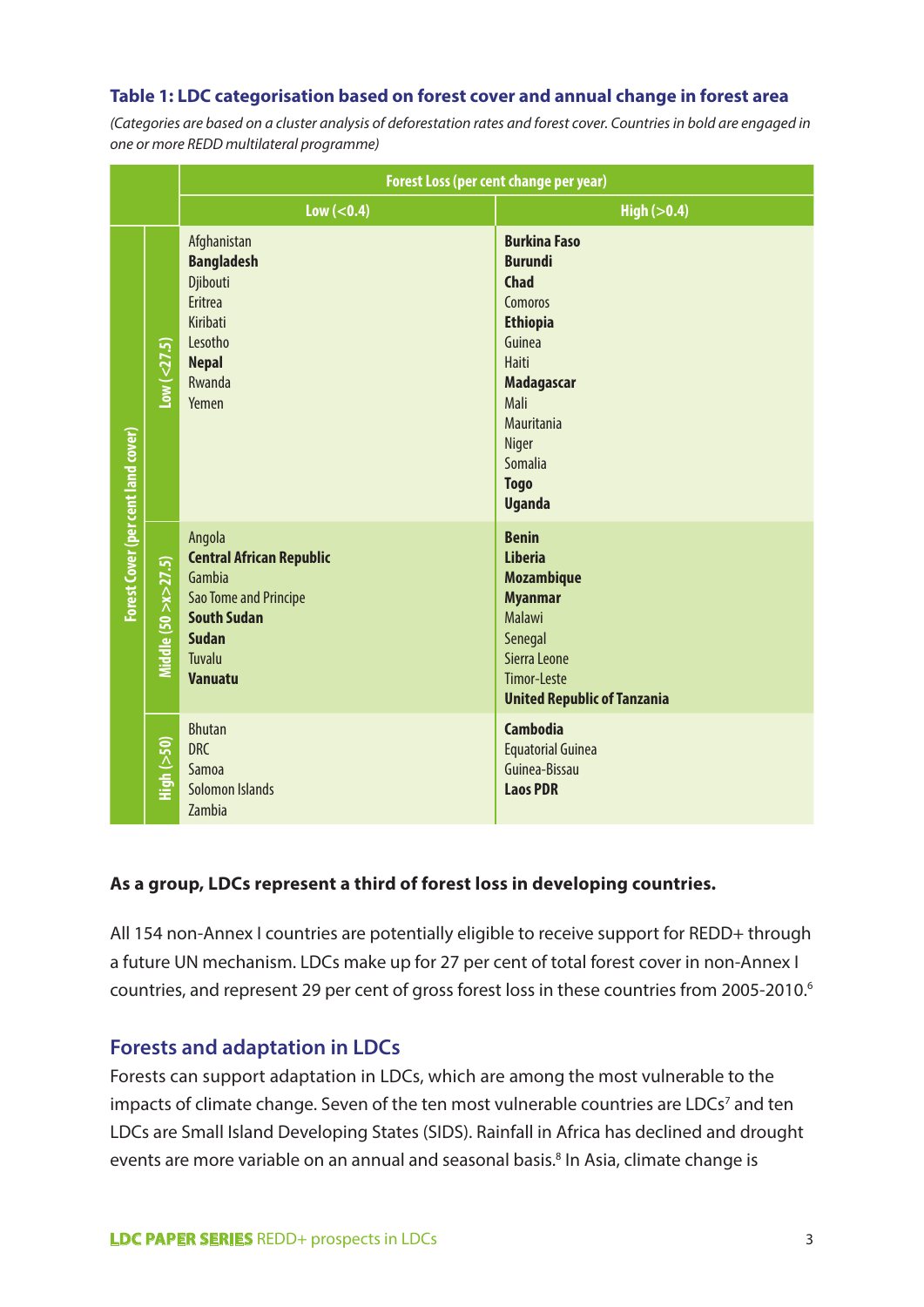expected to increase water stress across arid and semi-arid regions, leading to increased rainfall intensity in monsoon-affected areas.<sup>9</sup> Southeast Asia has already experienced a range of impacts from climate extremes, including increased frequency and intensity of heat waves, droughts, floods and cyclones.10

Diverse and intact forests are critical to improving resilience and adaptation to climate impacts. Mangroves and coastal forests provide a buffer for coastal flooding; forests can help retain soil under increased rainfall; and forests can provide alternative sources of food and fibre if crop yields are low.

With proper design and policy planning, LDCs can design REDD+ interventions that support adaptation.<sup>11</sup> They could, for example, prioritise protecting forests (including mangroves) in key coastal zones, increase food security through ensuring forests provide key ecosystem services (such as soil, water, pollination), and broadly support resilience of households and economic sectors dependent on forests.

#### **Forests can provide critical non-carbon benefits in LDCs.**

Forests in LDCs will be first and foremost a development concern. Ensuring that forests contribute to the welfare of rural communities as well as national development goals will be an essential consideration for LDCs. Forests are also a habitat for biodiversity and a source of ecological function. Through these, forests provide multiple ecosystem services. Pollinators need intact habitat to survive and pollinate crops, trees increase soil retention in arid or sloped landscapes, and many people derive spiritual or cultural value from forests. Additionally, although the relationship between forests and water is complex, in many places forests help regulate water quantity and quality.12

## **A brief history of REDD+**

Parties to the UN Framework Convention on Climate Change (UNFCCC) made a commitment to address both emissions and removals from forests under Article 4. This resulted in an accounting framework for developed countries under the Kyoto Protocol that includes forests, but developing countries were largely omitted from opportunities for forest-based mitigation and adaptation.

Under the Clean Development Mechanism (CDM), developing countries could generate emissions reductions through afforestation and reforestation projects. Deforestation, however, which represents the vast majority of developing country mitigation potential,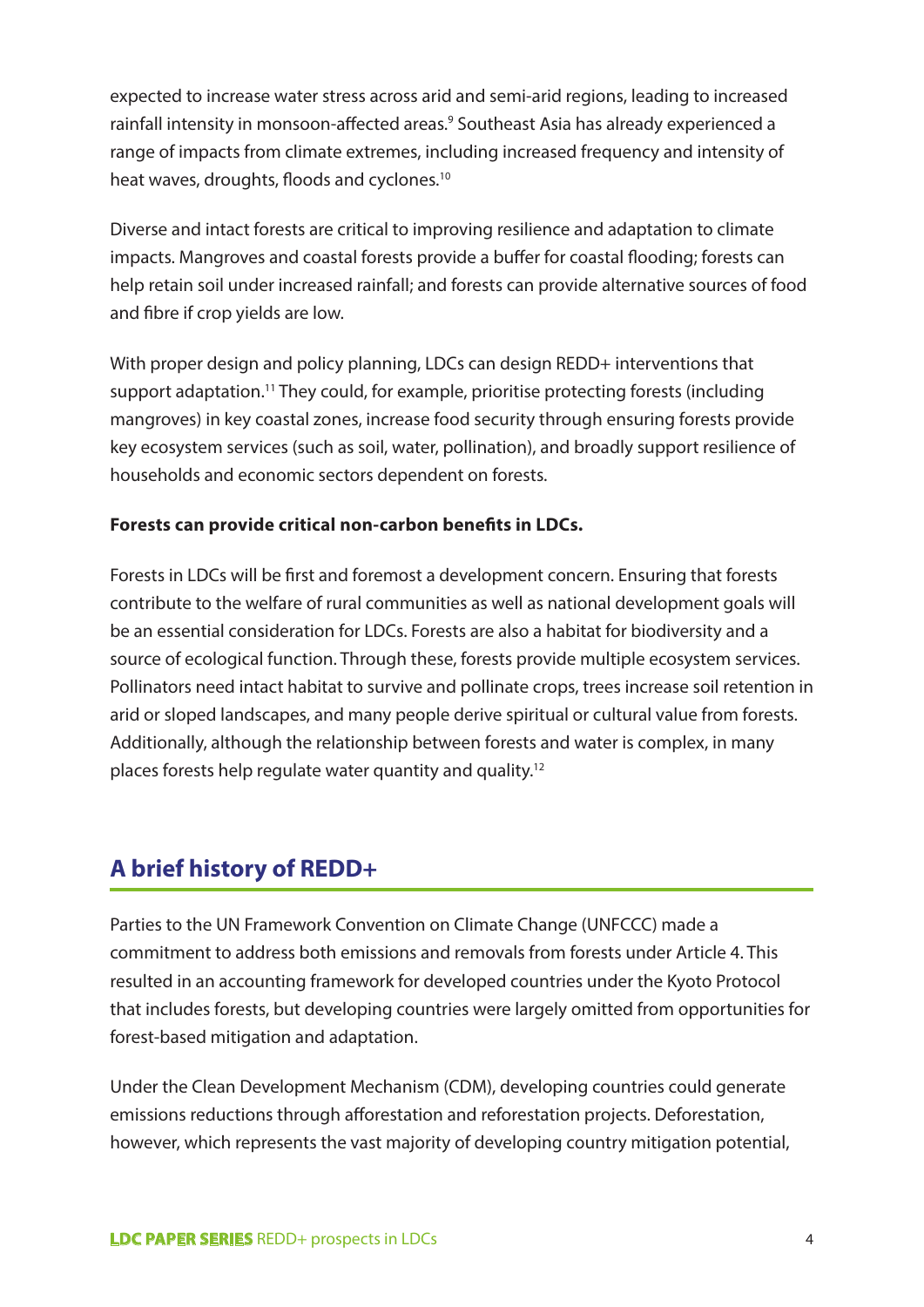was not allowed, because it was considered too difficult to measure with sufficient accuracy, and Parties had concerns over the permanence of emissions reductions from deforestation and leakage in project-based approaches. Complex requirements under the CDM have been a barrier, in particular, to LDC participation.

## **REDD+ provides an opportunity for increased inclusion of forest activities in a global climate change agreement.**

In 2005, at COP 11 in Montreal, several developing countries requested that a new, separate item on deforestation be added to the UNFCCC agenda. The scope was initially limited to "reducing emissions from deforestation in developing countries", or REDD.<sup>13</sup> Subsequently, the concept has expanded to include not only deforestation, but also forest degradation, the role of conservation, sustainable management of forests, and enhancement of forest carbon stocks – together known as REDD+.

REDD+ was included in the Bali Action Plan agreed at COP 13 in Bali, in 2007, further consolidating its place in a future international climate agreement. At COP 15 in 2009, in Copenhagen, forests were described as having a "crucial role" in global mitigation efforts.14 The following year, at COP 14 in Cancún, a more detailed REDD+ decision was agreed, which encouraged developing countries to contribute to mitigation through forestrelated activities and provided guidance and a framework for undertaking such actions – including development of national strategies, reference levels, monitoring systems, and the application of social and environmental safeguards.<sup>15</sup>

Many countries expect discussions under the UNFCCC to result in a mechanism that will help to finance the collective and agreed goal to "slow, halt, and reverse forest cover and carbon loss".16 There is agreement that REDD+ should occur in three phases (readiness, demonstration and performance-based payments),17 which will eventually culminate in results-based actions that should be fully Measured, Reported and Verified (MRV).

Where such payments will come from, however, remains a contentious issue with some supporting market-based mechanisms and others preferring non-market finance. Financing the integration of other issues into REDD+, such as adaptation and other noncarbon benefits (for example, biodiversity, livelihoods, ecosystem services protection) also remains an open question.

## **LDC submissions on REDD+**

While the LDC Group has made few submissions on REDD+, many submissions have been made by LDCs individually or as part of other groups such as the Association of South East Asian Nations (ASEAN), the Like Minded Group,<sup>18</sup> and the Coalition for Rainforest Nations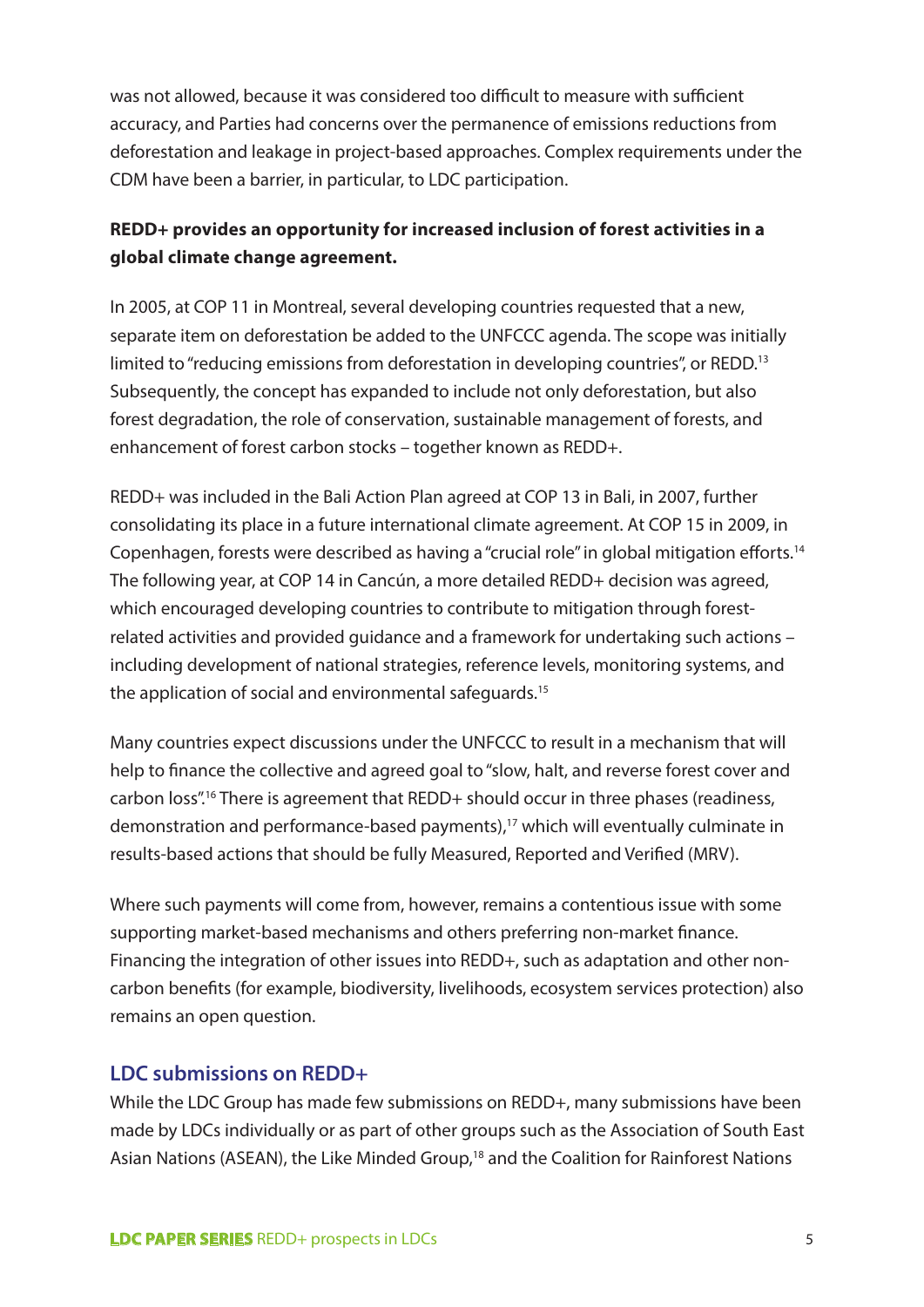(CfRN).19 In February 2012, in a submission on behalf of the LDC Group, the Gambia made the following points on modalities and procedures for results-based finance:<sup>20</sup>

- **The focus on results-based finance for REDD+ must not put LDCs at a disadvantage.** LDCs must be given priority support in areas including capacity building, technology development and transfer, demonstration activities and policy development and implementation.
- **LDCs have urgent funding needs to enable them to prepare for and implement REDD+**, and despite various international REDD+ initiatives, large gaps remain. Allocation of funding, including under the Green Climate Fund (GCF), should prioritise the needs of LDCs.
- **LDCs oppose the inclusion of REDD+ in carbon trading mechanisms** that will allow developed countries to offset emissions without providing adequate domestic emission reductions.
- **Funding for results-based actions should consider both carbon and non-carbon benefits from forest**, and REDD+ finance should directly support forest dependent people.

On addressing the drivers of deforestation and forest degradation, the LDC Group submission noted that **LDCs need guidance on how to integrate REDD+ across different related sectors**, such as agriculture, energy and mining. It called for **guidance and guidelines from the Intergovernmental Panel on Climate Change (IPCC)** to be used for  $REDD+<sup>21</sup>$ 

On national forest monitoring systems, the submission noted that **modalities for national forest monitoring systems should allow for flexibility,** so that countries with different capacities can be accommodated.<sup>22</sup>

## **Status of implementation of REDD+ in LDCs**

Despite slow progress under the UNFCCC, in particular the delay in negotiating a new climate agreement in which a REDD+ mechanism might be included, a number of countries are moving forward to create or pilot a range of financing mechanisms for forests.

In the 2010-2012 period, nearly US\$ 4 billion in international support had been pledged and allocated to REDD+,<sup>23</sup> mainly through bilateral channels. These include Norway's bilateral arrangements with Brazil, Indonesia and Guyana, and Germany's emerging REDD Early Movers programme. Many developing countries also receive finance through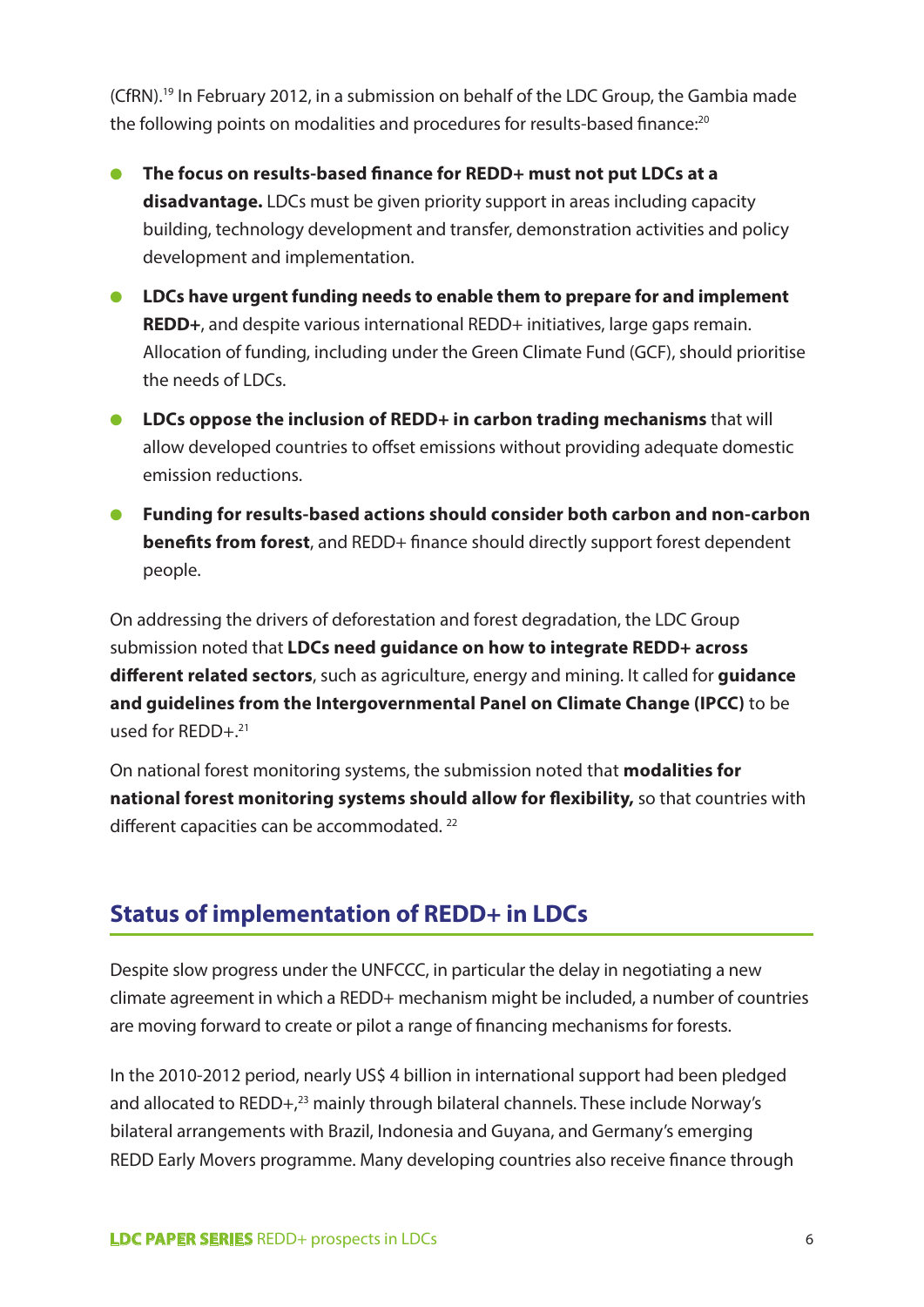multilateral REDD+ funds, and the voluntary carbon market provides a notable amount of finance each year, estimated at US\$ 237 million in 2011.<sup>24</sup> Little is known about the scale of private finance and domestic funding for REDD+ programmes, but the amount is likely to be significant.<sup>25</sup>

## **LDCs receive a large share of international finance for REDD+, relative to their small share of developing country GDP.**

On aggregate, relative to the size of their economies, LDCs receive a large share of REDD+ finance. For instance, LDCs accounted for just 2 per cent of the GDP of non-Annex I countries in 2012, but 22 per cent (US\$ 1 billion) of the total finance committed to REDD+ countries during the 2010-2015 period.

#### **Of the US\$ 1 billion committed to LDCs, 70 per cent is allocated to 10 countries.**

Given the high percentage of LDCs in Africa – with the exception of Lao PDR and Nepal – the majority of REDD+ finance has been committed to African countries (see Table 2 on the next page). The divide between bilateral and multilateral REDD+ finance to LDCs is roughly equal, at 57 per cent and 43 per cent respectively. The majority of multilateral finance is being channelled through the Forest Investment Programme (FIP), which has pledged around US\$150 million to the DRC, Lao PDR, and Burkina Faso. Bilateral finance is from a range of donors including Germany, Japan, Norway, USA and the UK.

#### **Half of LDCs are participating in multilateral REDD+ initiatives.**

Many of the LDCs that are highly forested in absolute terms are receiving, or have access to, international support for REDD+ readiness activities (see Table 2 on the next page). Of the 49 countries categorised as LDCs, 24 participate in the UN-REDD Programme, Forest Carbon Partnership Facility (FCPF), and/or FIP. Among these, a few participate in more than one programme. Of the 25 countries that have not yet engaged in multilateral REDD+ programmes, at least two countries, Angola and Mali, have globally significant forest area.

Bilateral and multilateral REDD+ finance covers a range of activities including capacity building, demonstration and pilot activities, design and implementation of monitoring systems and reference levels, governance reforms, and strategy development. As expected, given the shortfall in capacity in developing countries, a large part of finance is going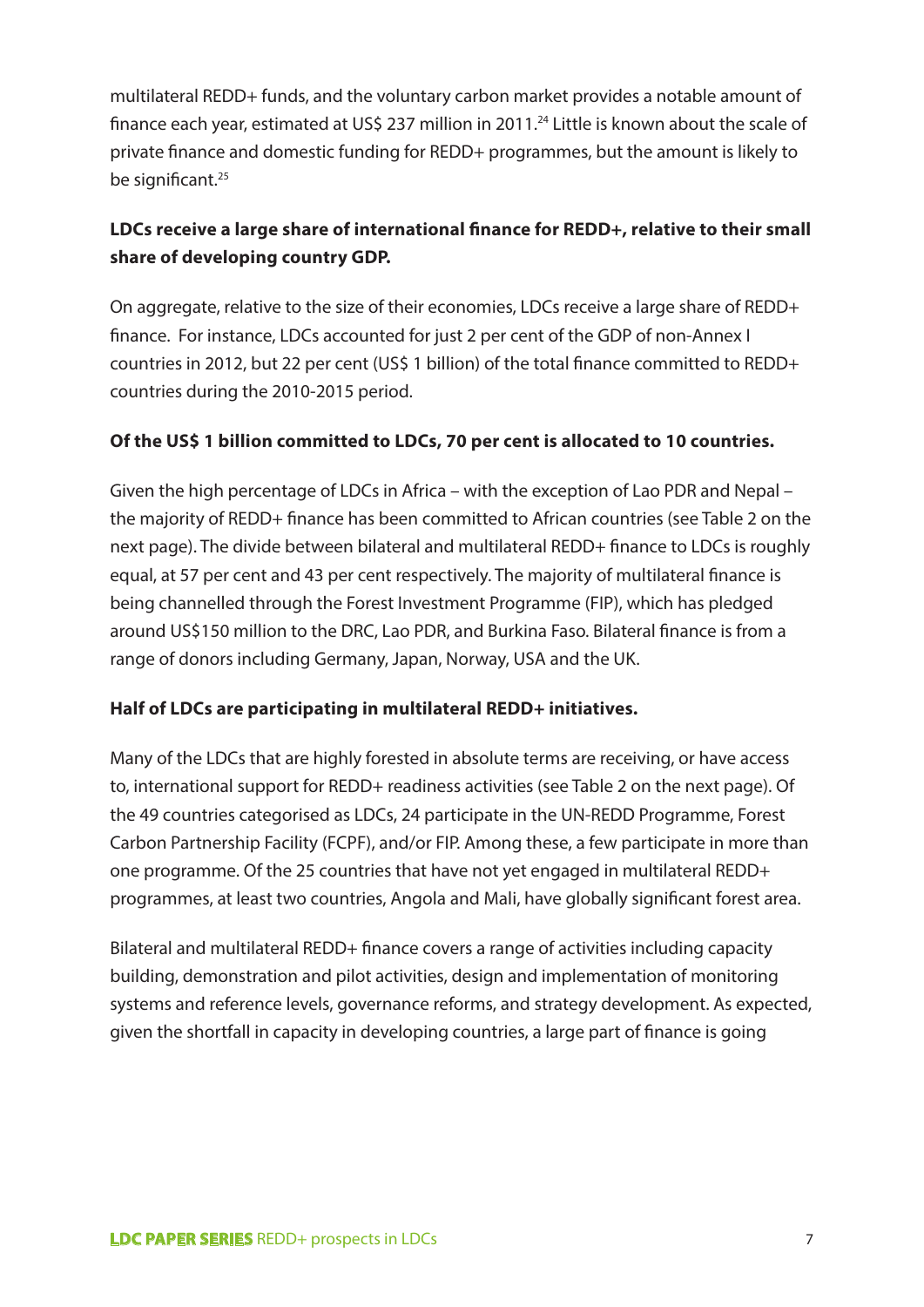#### **Table 2: Top 10 recipients of REDD+ finance commitments to LDCs as reported by funders (US\$ million)**

| <b>Country</b>           | <b>Region</b> | <b>Bilateral</b> | <b>Multilateral</b> | <b>Total</b> |
|--------------------------|---------------|------------------|---------------------|--------------|
| <b>DRC</b>               | Africa        | 38.9             | 142.8               | 181.7        |
| Lao PDR                  | Asia          | 86.4             | 42.0                | 128.4        |
| <b>Tanzania</b>          | Africa        | 75.7             | 18.4                | 94.0         |
| <b>Nepal</b>             | Asia          | 73.5             | 3.9                 | 77.4         |
| <b>Burkina Faso</b>      | Africa        | 35.8             | 39.3                | 75.0         |
| Mozambique               | Africa        | 38.6             | 3.7                 | 42.3         |
| Ethiopia                 | Africa        | 18.1             | 19.9                | 38.0         |
| Central African Republic | Africa        | 16.7             | 16.3                | 33.0         |
| Mali                     | Africa        | 13.1             | 19.0                | 32.1         |
| <b>Total</b>             | ٠             | 396.7            | 305.2               | 701.9        |

Source: REDD+ Partnership Voluntary REDD+ Database, http://reddplusdatabase.org/

towards capacity building. For example, the DRC reported that six out of seven activities receiving international funding for REDD+ were to build capacity and local awareness.26

## **Challenges**

More than half of the LDCs participating in multilateral REDD+ programmes have developed national readiness plans, which yield a number of important lessons:

**LDCs often lack the institutional and human capacity to absorb international finance for REDD+.** This includes the capacity to manage funds and set up appropriate financial architecture; access finance from multiple, fragmented sources; and/or ensure compliance with donor safeguards and other implementation standards.<sup>27</sup>

**LDCs lack the technical capacity to implement forest monitoring systems and accurately MRV emissions reductions.** Specific issues raised in LDC case studies include a shortage of information about forest and carbon resources, and a lack of capacity to design and implement protocols for data collection and analysis, to provide sufficient evidence to an independent verification process.<sup>28</sup>

**Tropical forest countries that experience high levels of deforestation and forest degradation are often characterised by poor law enforcement.**29 This is especially true in LDCs that have weaker institutions and levels of governance generally. The ability to enforce laws will be a key barrier in the implementation of REDD+ activities in LDCs.<sup>30</sup>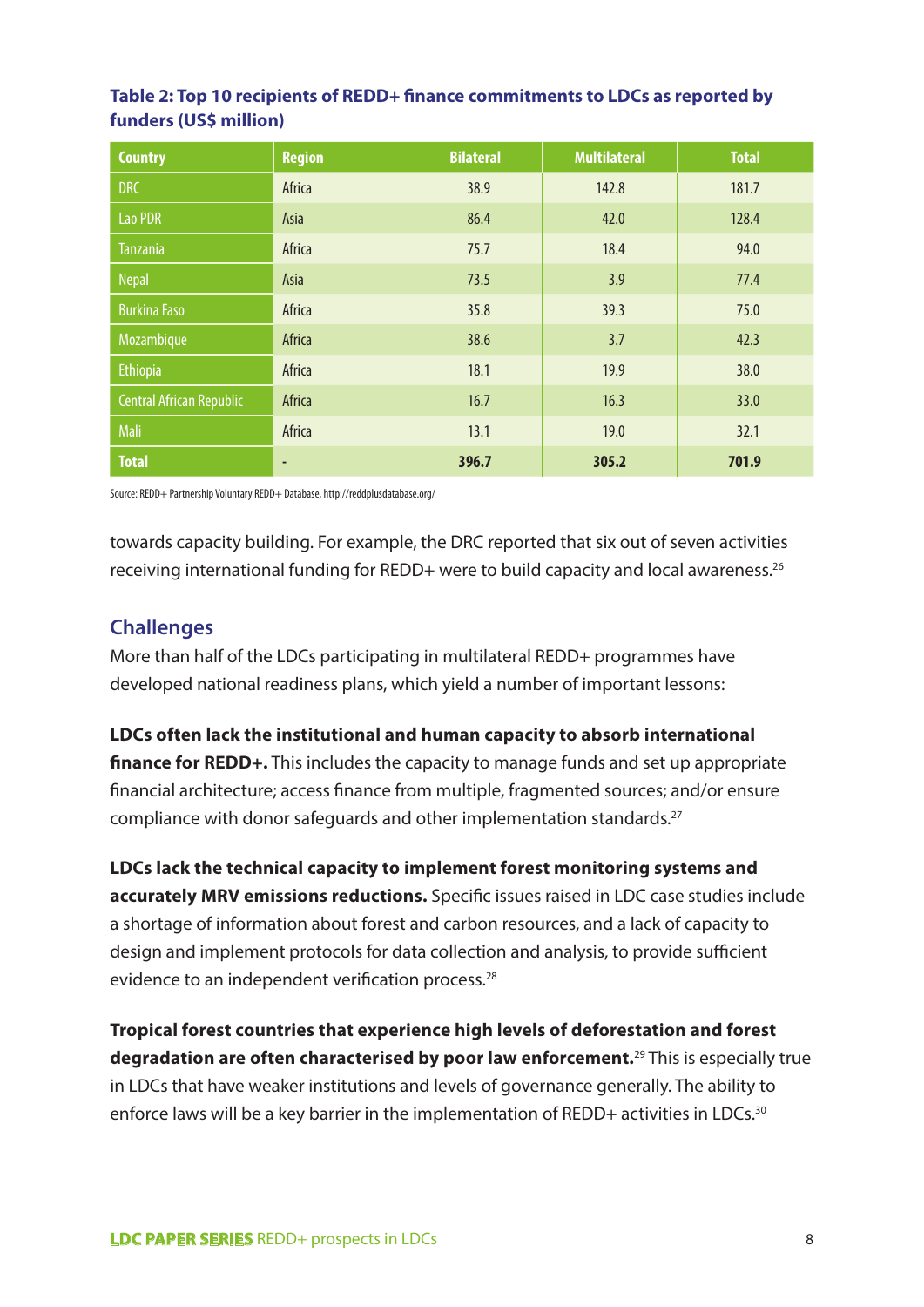**LDCs need to secure and clarify resource tenure.** Areas of high forest carbon density often overlap with areas of low security in land tenure.<sup>31</sup> This is a particular issue for many LDCs, where land ownership is often insecure and there is a lack of recognition of land rights, or laws contradict each other about such recognition.<sup>32</sup> In some cases, customary rights may be recognised to a degree, but the legal structure is still restrictive and marginalises vulnerable groups.<sup>33</sup> Further, many resource rights overlap with statutory forest rights often predominantly owned by government, particularly in Africa.34

**The risk of corruption in the forest sector is common in LDCs.** For example illegal and artisanal logging can be connected to public leadership or the military. Managing the risk of corruption in REDD+ will require parallel efforts to increase transparency; educate citizens about REDD+ and their related rights and responsibilities; educate public authorities on the benefits of REDD+ to their country's development; and improve capacity to manage REDD+ activities and finance.<sup>35</sup>

**More work is needed to address the drivers of deforestation.** Addressing the direct and indirect causes of deforestation and forest degradation requires not only finance and technical capacity, but also cross-sectoral cooperation, as most of the drivers are outside of the forest sector (such as agriculture, energy needs and mining). A thorough assessment of the drivers of deforestation in LDCs is still lacking. Preliminary analyses, however, highlight energy use (fuel wood and charcoal production), subsistence and small-scale farming, and illegal logging as primary drivers of deforestation in LDCs.<sup>36</sup>

#### **Improvement of policy coherence must take place at the legal and institutional**

**levels.** Experiences across Asia and Africa indicate that in many LDCs, government ministries often have conflicting or overlapping mandates, and that cooperative planning is rare. It is essential that conflicting laws be clarified to improve the effectiveness of REDD+ activities, by removing direct legal conflicts and clarifying overlaps and ambiguities.

**LDCs will find it difficult to attract private sector investment in REDD+, due to the challenges of doing business in these countries.** Certain financing solutions can help overcome this challenge.<sup>37</sup> For example, the use of tools such as political risk insurance has been successful in Cambodia and Nicaragua.<sup>38</sup> The use of such tools will have limitations, however, as they may become prohibitively expensive in countries with extremely difficult investment climates.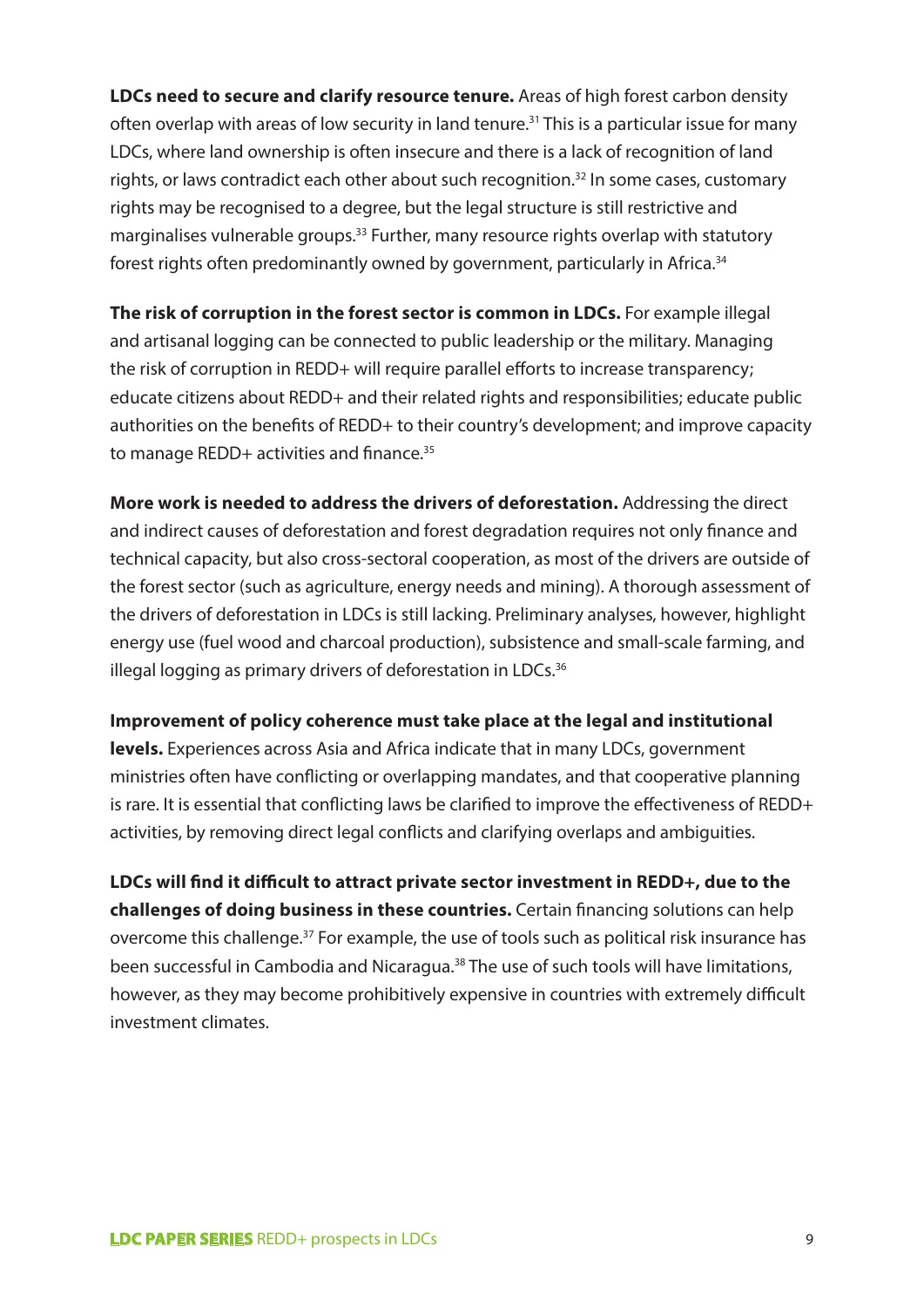## **REDD+, LDCs and a future climate agreement**

Negotiations under the UNFCCC have focussed on a range of financial, technical and institutional issues beginning at COP 13 in Bali and codified more formally in a programme of work outlined at COP 16 in Cancún, in 2010. With the closure of the Ad Hoc Working Group on Long-term Cooperative Action (AWG-LCA) at COP 18 in Doha, REDD+ is now being negotiated under the UNFCCC's Subsidiary Body for Scientific and Technological Advice (SBSTA), Subsidiary Body for Implementation (SBI) and directly under the COP.

At COP 19 in Warsaw in 2013, Parties adopted the Warsaw Framework for REDD+, a comprehensive package of seven technical and finance decisions that provide the fundamental architecture for REDD+ to be implemented – including results-based finance, MRV and technical assessment of reference levels. The negotiations on REDD+ also continue to follow a broader discussion on mitigation and adaptation in developing countries. The following sections outlines the key negotiations on REDD+ from Bali to Warsaw, and their implications for LDCs. It concludes with an analysis of the relationship between REDD+ and the broader agenda for developing countries, and implications for the negotiations.

#### **Finance**

There is broad agreement that multiple financing options will be required for REDD+.<sup>39</sup> At COP 18 in Doha, in 2012, a specific Work Programme on Results-Based Finance for REDD+ was created, to contribute to efforts to scale-up and improve the effectiveness of finance for REDD+ activities.<sup>40</sup> In the following year at COP 19 in Warsaw, Parties concluded this Work Programme and adopted two decisions which detail the practicalities of applying results-based finance for REDD+ and coordinating support.<sup>41</sup> The decisions link resultsbased finance to the application of the methodological guidance adopted in Warsaw, as well as previous guidance, to the measurement of results.

Additionally, the decisions link eligibility to receive results-based payments to the provision of information of how safeguards have been respected. As one of the most substantive elements of the REDD+ finance decision, an 'information hub' was established to ensure transparency and coordination on results-based payments, as well as supporting information on applicable reference levels, monitoring systems, national strategies and how safeguards have been addressed.

**Despite the ongoing focus on Phase III results-based finance, an important consideration for LDCs will be the continuing availability of finance for Phase I and II REDD+ readiness and implementation.**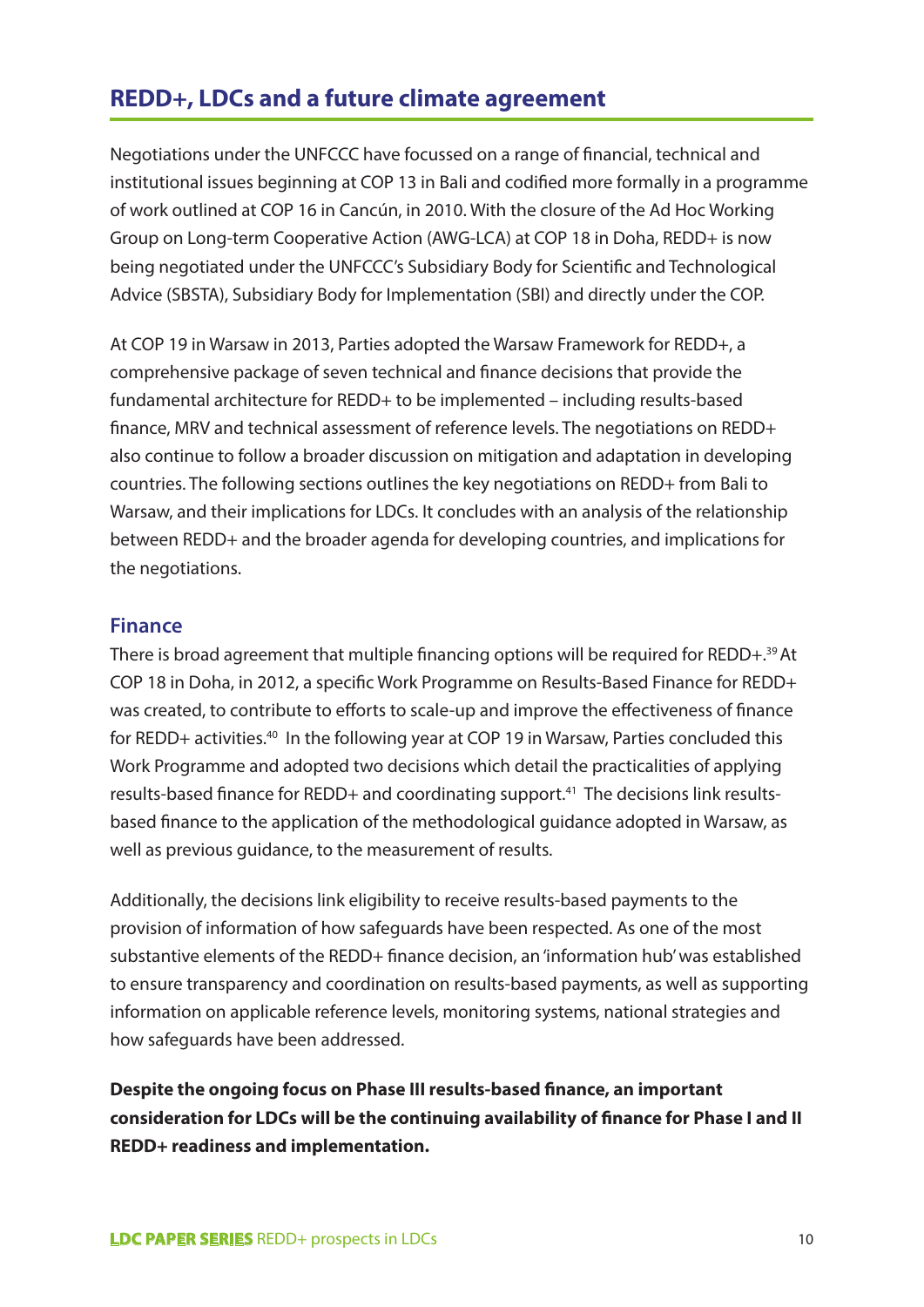Some developing country Parties have raised concerns that readiness finance is inadequate and difficult to access. Further, the disbursement of current pledges is slow<sup>42</sup> and the adequacy, predictability and sustainability of readiness finance in the future is unclear, particularly with the sunset clauses of major multilateral REDD+ financing entities such as the FCPF and UN-REDD. In earlier discussions, the LDC group has promoted public funding for readiness actions<sup>43</sup> and suggested prioritising readiness support for its member countries.44 The former appears to be broadly agreed, and is the *de facto* state of readiness finance. Regarding the latter, many agree that finance should be distributed equitably across developing countries, based on abilities and needs.

## **Safeguards**

Seven broad safeguard principles were established at COP 16 in 2010, with the aim of mitigating potential social and environmental risks and addressing multiple benefits in the implementation of REDD+.<sup>45</sup> In the following year at COP 17 in Durban, it was decided that Parties undertaking REDD+ activities "should provide a summary of information on how the safeguards are being addressed and respected," using safeguard information systems (SIS). Information provided through SIS should be transparent and consistent; updated on a regular basis; complete (across all safeguards); country-driven and implemented at the national level; and build upon existing systems.46

At COP 19 in Warsaw, a decision was adopted on the timing and frequency of the summary of information for safeguards, and the sharing of lessons on safeguard processes and SIS through submissions and the UNFCCC Web Platform.<sup>47</sup> The provision of the safeguard summary information will be consistent with submissions of national communications, and therefore will vary by country (for instance, with less frequent submissions for least developed countries). SBSTA also agreed to compile submissions on the type of information that could be provided by countries, and to consider the need for further guidance relating to safeguards at COP 20 in 2014.48

## **LDCs will need additional support and guidance in the implementation of safeguard information systems.**

The UNFCCC guidelines have given considerable flexibility over how the safeguards may be applied and the kind of information to be monitored. The language on "transparency" and "flexibility to allow for improvements" is particularly important for implementing safeguards in LDC countries. Transparent systems can foster good governance and investor confidence, while allowing for gradual improvements can incentivise readiness finance and participation of LDCs.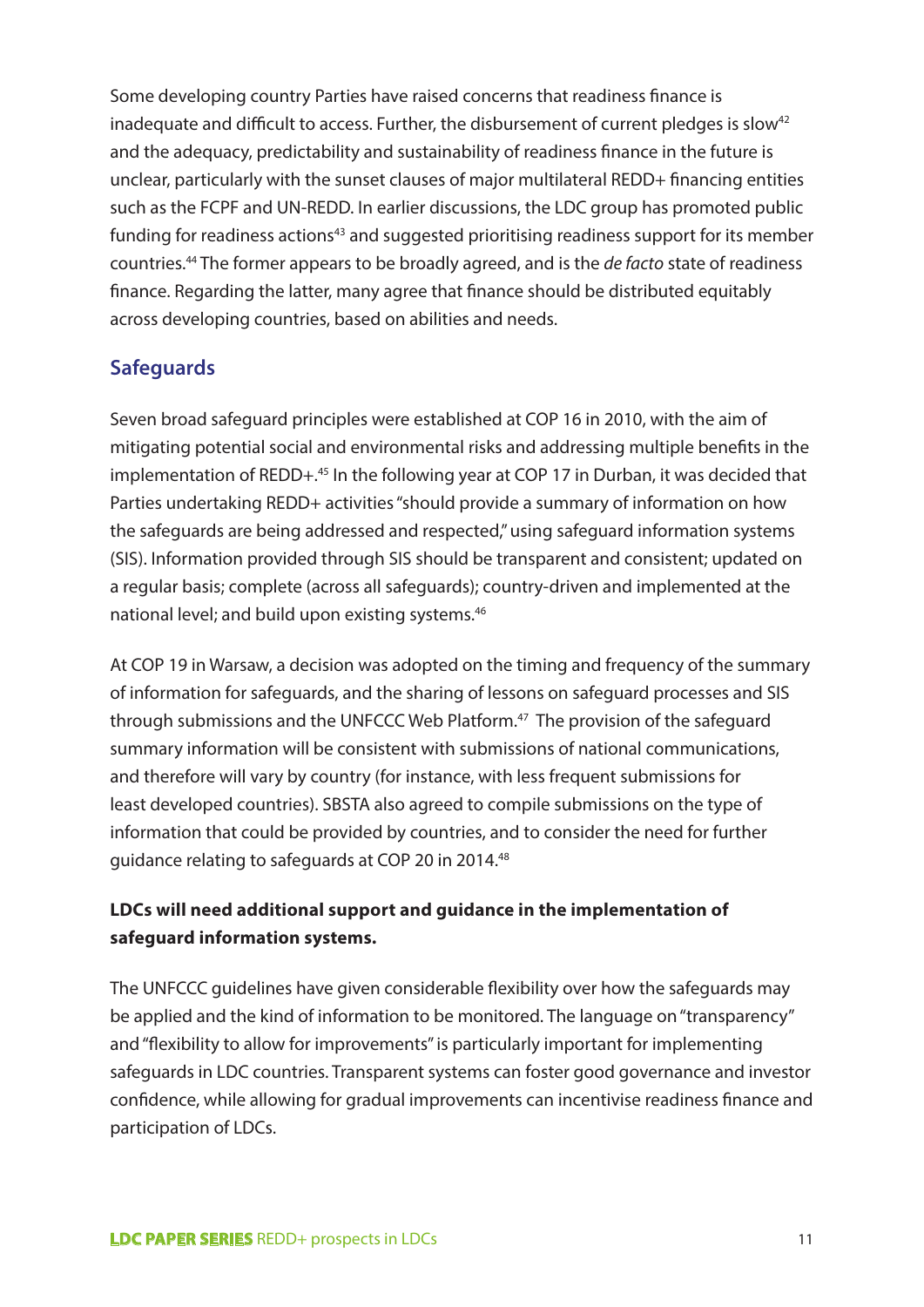#### **Non-carbon benefits**

At COP 18 in Doha, Parties began work on non-carbon (social and environmental) benefits (NCBs) resulting from REDD+ activities. At SBSTA 38, Parties agreed that "it is important to take into account non-carbon benefits" when implementing REDD+ activities. The question remains, however, whether REDD+ finance should go beyond minimum requirements to recognise NCBs more explicitly.

## **While LDCs have called for the incorporation of NCBs in results-based finance, doing so would require additional capacity that is mostly lacking in these countries.**

It is difficult to attribute NCBs to specific REDD+ interventions, and any attempt to do so would require additional monitoring capacities and MRV modalities and metrics, which might be difficult to define due to the varying nature, level, and priority of NCBs in different countries. Further, there is a lack of experience of measuring such benefits at the national level in most LDCs.

Integrating NCBs into REDD+ can take a variety of pathways, including linking NCBs to carbon payments (for instance, as developed by the Climate, Community and Biodiversity Alliance), creating a separate payment stream for NCBs, or strengthening and standardising safeguards (i.e. essentially becoming eligibility requirements for payments). SBSTA requested Parties to submit their views on NCBs to the UNFCCC secretariat by 26 March 2014, for consideration at COP 20 in Peru in 2014.

## **National Forest Monitoring Systems**

National forest monitoring systems (NFMS) are primarily a tool to allow countries to collect a broad range of forest information for REDD+ as a "basis for estimating anthropogenic forest-related greenhouse gas emissions by sources, and removals by sinks, forest carbon stocks, and forest carbon stock and forest-area changes".49 Parties at COP 15, in Copenhagen, requested developing countries to "establish, according to national circumstances and capabilities, robust and transparent national forest monitoring systems".

These NFMS should be guided by the most recent IPCC guidelines, use a combination of remote sensing and ground-based forest carbon inventory approaches, and provide estimates that are transparent, consistent over time, and suitable for measuring reporting and verifying forest-related emissions.<sup>50</sup> Decisions in the Warsaw Framework stipulate that data from NFMS will be used to justify performance-based payments through a verification process.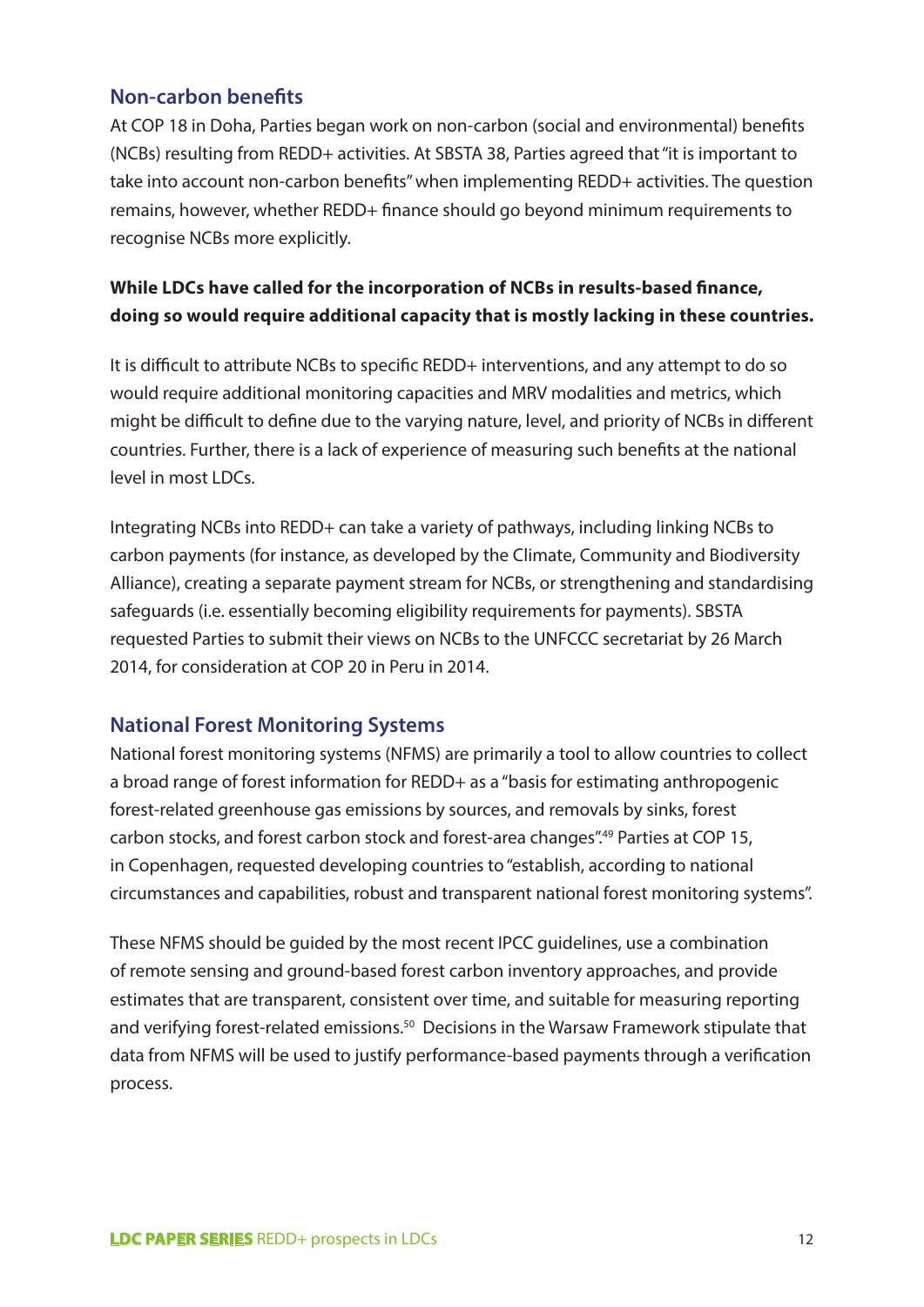## **LDCs have relatively low capacity to implement NFMS due to the complex technical and methodological requirements these systems entail.**

A recent assessment of capacities of non-Annex I countries for NFMS found very large capacity gaps in forty-nine countries, mostly in Africa. LDCs with significant emissions through forest degradation will face additional challenges due to the complexities in monitoring degradation through remote sensing. South-south capacity exchanges and access to support from developing countries will be essential in addressing these gaps. The decision under the UNFCCC to improve NFMS over time is an important provision for LDCs, but will have very little ability at the outset to generate robust forest monitoring data.

#### **MRV**

MRV systems build upon forest monitoring data to estimate and report GHG emissions by sources and removals by sinks, and forest carbon stocks. The decision on modalities for MRV adopted at COP 19 in Warsaw concluded difficult negotiations on verification and provides comprehensive guidance on implementation. The text highlights the linkages between MRV systems and reference levels. Both should be: measured in tonnes of carbon dioxide equivalent per year; constructed in a way that is consistent over time and with each other; and can be improved over time as information and capacity increases.

The conclusions also reaffirm decisions related to additional financial, technical and capacity support countries need to implement MRV systems.

#### **LDCs have limited commitments for MRV under REDD+.**

The Warsaw decision requires that data and information on forest-related emissions should be provided through Parties' biennial update reports, and that Parties seeking to obtain and receive results-based payments will also need to provide a technical annex.<sup>51</sup> Under this decision, special consideration and additional flexibility is given to LDCs and SIDS to submit BURs at their discretion.<sup>52</sup>

For REDD+ verification, the technical annex will be assessed by a technical team of experts where two LULUCF experts (one from a developed and another from a developing country) will be included. The assessment will mainly evaluate the consistency in methodologies between the assessed reference level and the results of the REDD+ activities, and the accuracy, transparency and completeness of data, information and results provided. Guidelines for elements to be included in the technical annex are also outlined in the decision.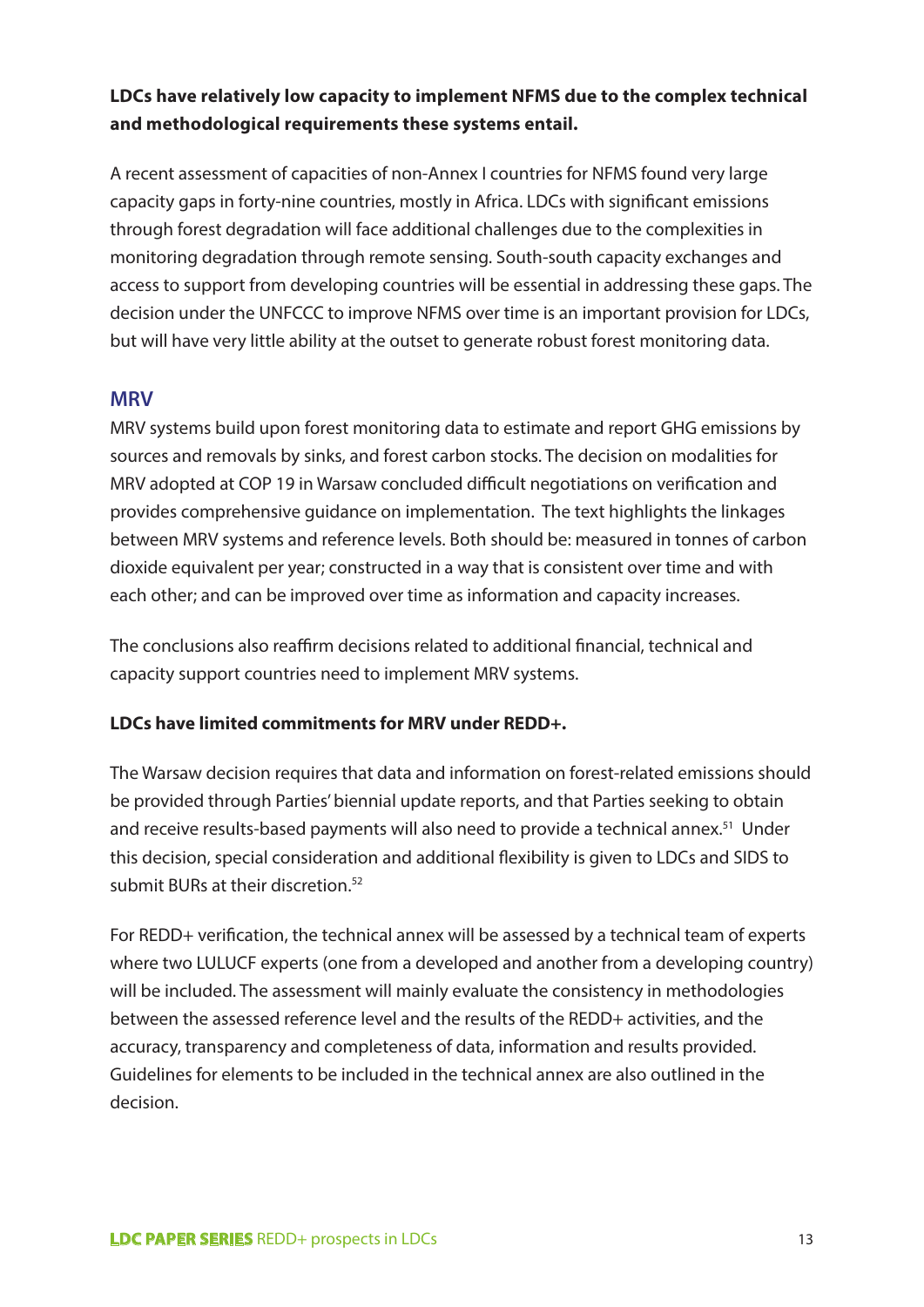## **Reference levels**

At COP 17 in Durban, in 2011, Parties decided that reference levels are the benchmarks for assessing national performance in implementing REDD+, and invited countries to submit their proposed reference levels, accompanying information and rational on a voluntary basis.53 Detailed guidance was provided in an Annex for how countries should develop their reference levels, which states that reference levels should:

- be expressed in tonnes of carbon dioxide equivalent per year. Other metrics, such as forest cover, are not acceptable under the UNFCCC;
- maintain consistency with national GHG inventories, including existing definitions of forests, and the most recent IPCC guidelines;<sup>54</sup>
- have a strong rationale if adjusting from historical levels. If adjustments are made, countries are required to submit details of the national circumstances that were taken into account, and how;
- allow for a step-wise approach. The decision enables reference levels to be improved over time by incorporating better data, improved methodologies and, where appropriate, additional pools; and
- allow for the use of sub-national reference levels as an interim measure. Countries are expected, however, over time to transition to a national reference level.

At COP 19 in Warsaw, Parties adopted detailed guidance and procedures for the technical assessment of reference levels.<sup>55</sup> All country submissions will be subject to a technical assessment and proposed reference levels may be technically assessed in the context of results-based payments. The technical assessment will evaluate: consistency to national GHG inventories; how historical data has been taken into account; the extent to which the information provided was transparent complete, consistent and accurate; whether a description of relevant policies and assumptions of future policies that lead to adjustments of historic reference levels have been provided; pools and gases included and omitted; and the definition of forest and its consistency to other national reports.

## **Given their relatively low capacity to implement advanced MRV systems and reference levels, LDCs may be unable to access certain sources of finance that are contingent on the delivery of fully MRV-ed emissions reductions.**

Given the close link between finance, MRV and reference levels it is likely that the type of finance that supports results-based actions will define the level of precision in the MRV and reference level system. The Warsaw decision stipulates that Parties have to submit a technical annex as part of their biennial update reports, and undergo the verification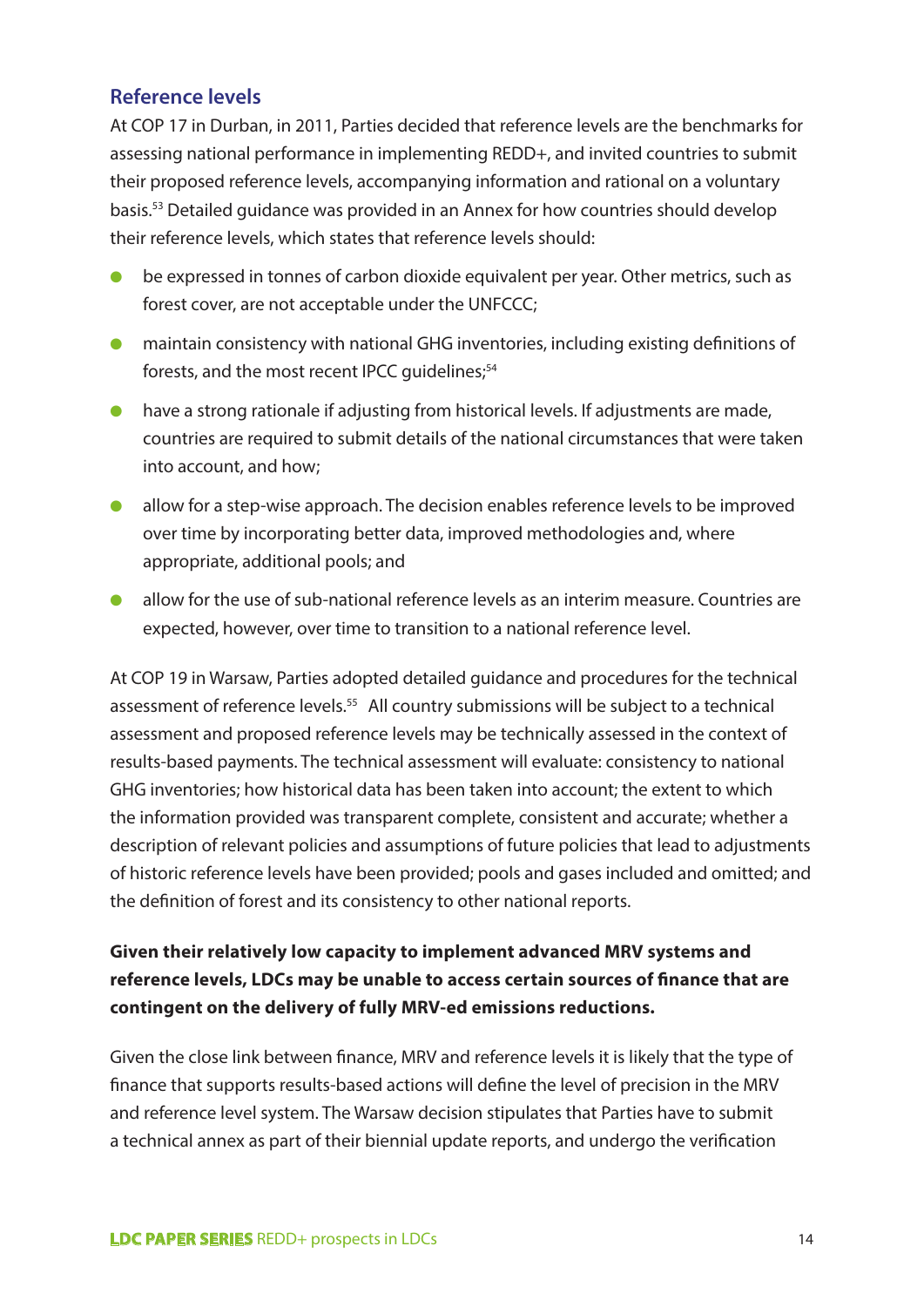process to receive results-based payments. If a carbon market is negotiated under the future climate agreement, which accepts emissions reductions from REDD+, it is almost certain that such a mechanism would preclude actions that are not MRV-ed to a robust level. Other sources of finance may also be contingent on the ability to fully MRV emissions reductions, and would not be available to LDCs if they lack robust MRV systems.

### **Drivers of deforestation and forest degradation**

Discussions on drivers of deforestation and forest degradation remain relatively general, and this is reflected in the decision adopted in the COP 19 Warsaw Framework.<sup>56</sup> The decision affirms the importance of addressing drivers and encourages Parties and other entities to take action to address them and to share information on these actions through the UNFCCC, but stops short of setting out measures to systematically address drivers. This is largely a reflection of the diversity of drivers and their close links to national economic and social circumstances, as well as their link with livelihoods, a fact recognised by the decision itself. As a result, it may be that this decision represents the apex of action that Parties will be willing to take on drivers though the UNFCCC for the foreseeable future.

#### **Institutions**

The fragmented landscape of REDD+ finance is a major obstacle in accessing REDD+ finance. There are multiple entities providing finance, with few common standards to guide eligibility and little clarity on how finance should be distributed. Further, each entity has different fiduciary, reporting, and safeguard procedures, making the process of accessing REDD+ finance costly and technically challenging for recipient countries.

REDD+ currently lacks an agreed institutional arrangement to guide its implementation. At COP 16 in Cancún in 2010, Parties agreed to look further into results-based finance for REDD+ with the aim of scaling up and increasing the effectiveness of finance for REDD+ activities.<sup>57</sup> An informal workshop was held during an intersessional meeting of the AWG-LCA at Bangkok in 2012, and discussions covered a range of areas, including ways to improve the institutional arrangements for REDD+.<sup>58</sup> At COP 18 in Doha, Parties further submitted their views on this issue. A summary of the key elements that are being discussed in the context of REDD+ institutions follows.

## **Increased coordination between international sources and improved fiduciary management capacity at the national level would enable LDCs access to international REDD+ finance.**

As part of the Warsaw Framework for REDD+, Parties decided that coordination between the national and international levels will be supported by Parties (voluntarily) designating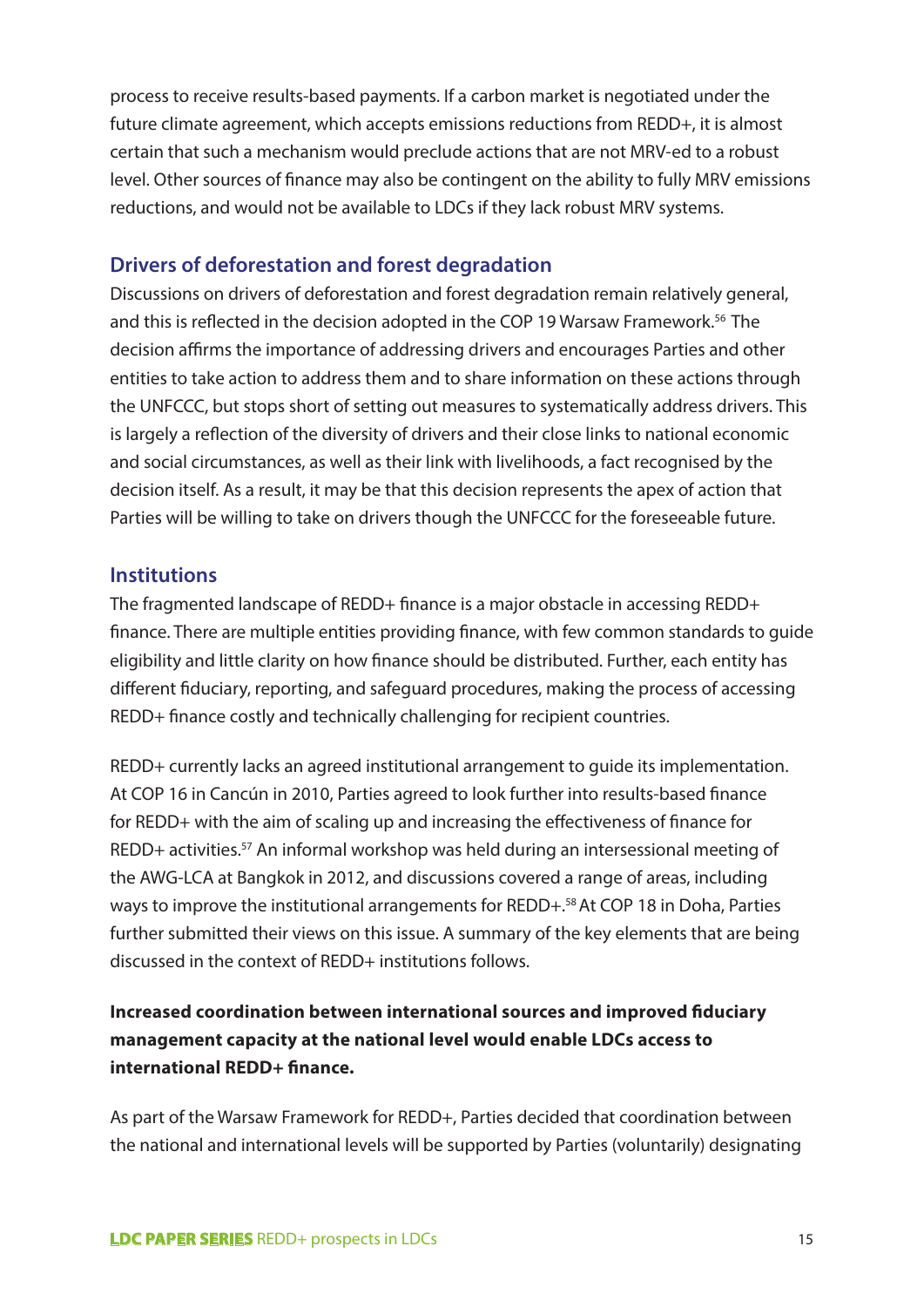national focal points to liaise with the UNFCCC on REDD+.<sup>59</sup> In addition, annual meetings will take place between national focal points, together with multilateral and bilateral institutions financing REDD+, to coordinate support. This will include consolidating information sharing, identifying gaps in the coordination of support, improving the effectiveness of financing, and considering different approaches to REDD+. This stops short of creating a specific body under the UNFCCC to coordinate support for REDD+, which was advocated by some Parties. As a compromise, however, the decisions provide for these arrangements to be reviewed in 2017, when the SBSTA may recommend "potential governance alternatives" to the COP.

## **When the REDD+ information hub is developed, LDCs could engage with it according to their national circumstances and capacities.**

Central to coordination, the information hub established by the results-based finance decision at COP 19 in Warsaw will aid in tracking financial support and the outcomes of REDD+ activities, providing transparency and information on safeguards, and avoiding double counting and reporting of REDD+ activities.<sup>60</sup> The information on the website will be based on national reports and other existing channels of information and inserted by the Secretariat. Provided reports are timely provided, this should ensure that the hub serves as a complete and up-to-date source of information, in contrast to other information hubs outside the UNFCCC that are largely incomplete. Some questions remain around the role of a REDD+ hub, including whether there should be a link between the existing NAMA registry<sup>61</sup> and the REDD+ information hub. This could require the development of a national registry that coordinates with an international registry. Some LDCs would be more able than others to engage – for instance, the DRC has already implemented a registry at the national level.<sup>62</sup>

#### **Land use and REDD+ in a future agreement**

The role of land use has historically held a unique place in international climate negotiations – no other sector with mitigation potential has such prominence, explicit mention, and even a separate track in the negotiations. This is partly because emissions from land use are more difficult to regulate compared with point sources (such as in the energy sector), and because of technical concerns over the non-permanence of carbon stocks and the effect of natural disturbances such as fires, droughts and insects.

## **While REDD+ has tended to remain separate to date from the broader negotiations, it now needs to find a home within the overall international agreement on climate change.**

REDD+ has similarly, largely progressed separately from the broader mitigation discussions under the UNFCCC. Many countries have worked continuously to keep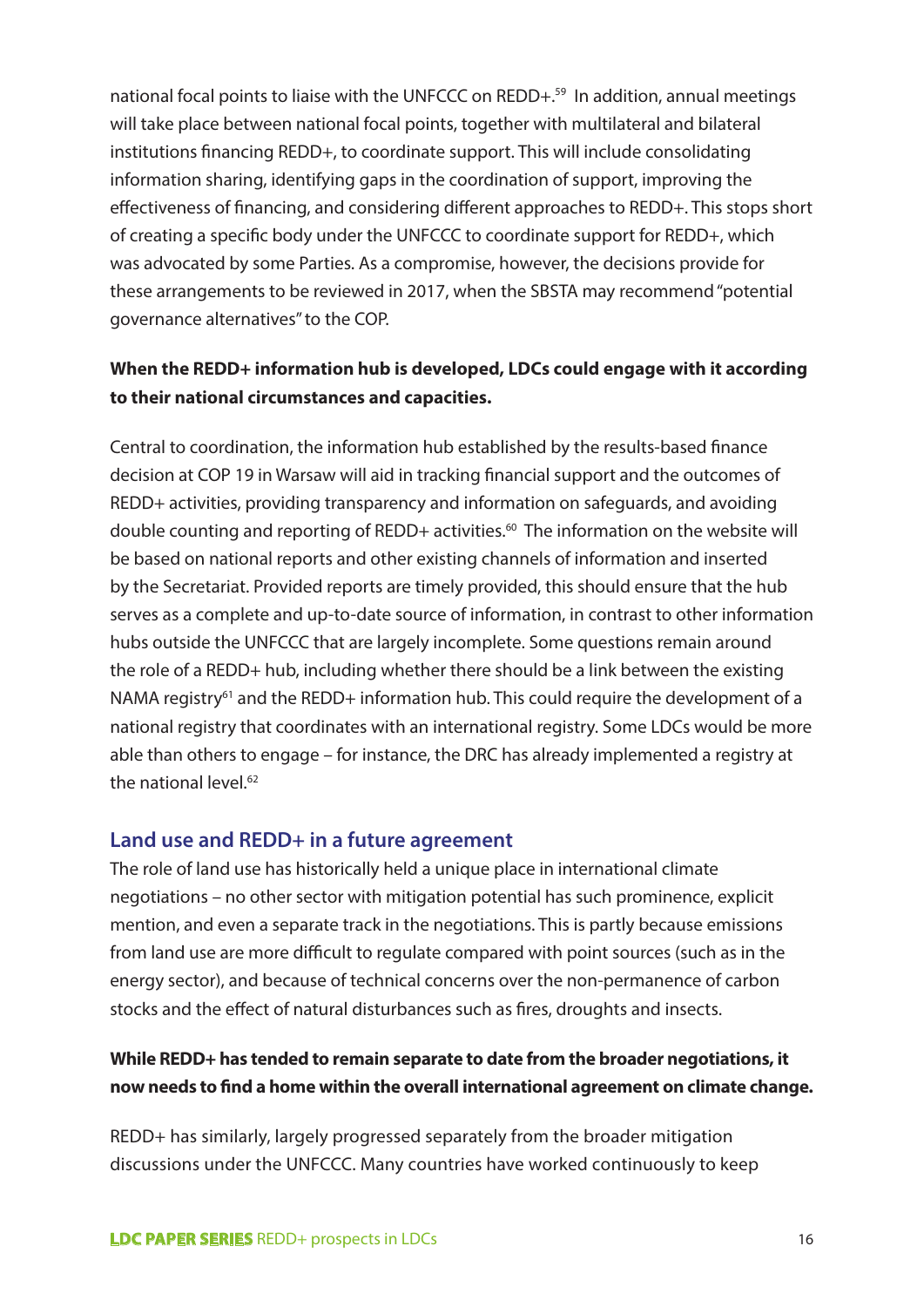REDD+ separate for fear of being held back by the slow pace of the mitigation discussions, and for fear that the forest-related discussions will be driven solely by global mitigation objectives and ignore the other benefits forests provide to local communities. While some countries view REDD+ as a subset of land use NAMAs or other incentive program, others prefer it as a separate and distinct mechanism.

Under the Ad Hoc Working Group on the Durban Platform for Enhanced Action (ADP) which will establish the post-2020 global agreement at COP 21 in Paris, deliberations are ongoing as to how the land use sector will be treated and incorporated into the new framework. This includes how land use related mechanisms like REDD+, NAMAs, CDM and others will tie in with the broader discussions on mitigation and adaptation and link up with international climate finance, and how least developed, developing, and emerging economies can increase commitments as envisaged. A high level inter-ministerial meeting at COP 19 in Warsaw signaled political will for a more comprehensive and simple approach for land use in a post 2020 agreement. The African Group, representing many LDC countries, expressed particular interest in reviving the CDM and continuing to build its land use (forestry and agriculture) applications for the post 2020 agreement. These discussions provide an important milestone in the negotiations, and gives impetus to continue progress on a more holistic framework for the sector.

|                      | <b>UNFCCC reporting</b>                                                                                                                                                                      | <b>LULUCF under the second commitment</b><br>period of the Kyoto Protocol                                                                                                                                                | REDD+                                                                                                                                                                                                              |
|----------------------|----------------------------------------------------------------------------------------------------------------------------------------------------------------------------------------------|--------------------------------------------------------------------------------------------------------------------------------------------------------------------------------------------------------------------------|--------------------------------------------------------------------------------------------------------------------------------------------------------------------------------------------------------------------|
| Scope                | Comprehensive coverage of<br>all land use emissions and<br>removals, including:<br>• Forest land<br>• Cropland<br>$\bullet$ Grassland<br>$\bullet$ Wetlands<br>• Settlements<br>• Other land | Mandatory:<br>• Afforestation<br>Reforestation<br>Deforestation<br>• Forest management<br><b>Voluntary:</b><br>Cropland management<br><b>Grazing land management</b><br>Re-vegetation<br>Wetland drainage and re-wetting | Voluntary forest-related activities: <sup>63</sup><br>• Deforestation<br>• Degradation<br>Conservation<br>$\bullet$<br>• Sustainable management of forests<br><b>Enhancement of forest carbon</b><br>stocks        |
| <b>Scale</b>         | <b>National</b>                                                                                                                                                                              | <b>National</b>                                                                                                                                                                                                          | National, with sub-national as an interim<br>step                                                                                                                                                                  |
| Level of<br>ambition | Reporting only. Under the<br>Copenhagen Agreement,<br>countries made economy-<br>wide voluntary commitments<br>to 2020                                                                       | Countries take on legally-binding<br>economy-wide targets, with liabilities if<br>commitments are not met                                                                                                                | Unclear to date whether "positive<br>incentives" include responsibility for<br>liabilities (e.g. requirements for insurance,<br>buffers or other quarantee mechanisms<br>related to the non-permanence of forests) |

## **Table 3: Key differences in the treatment of land use under the UNFCCC, LULUCF and REDD+**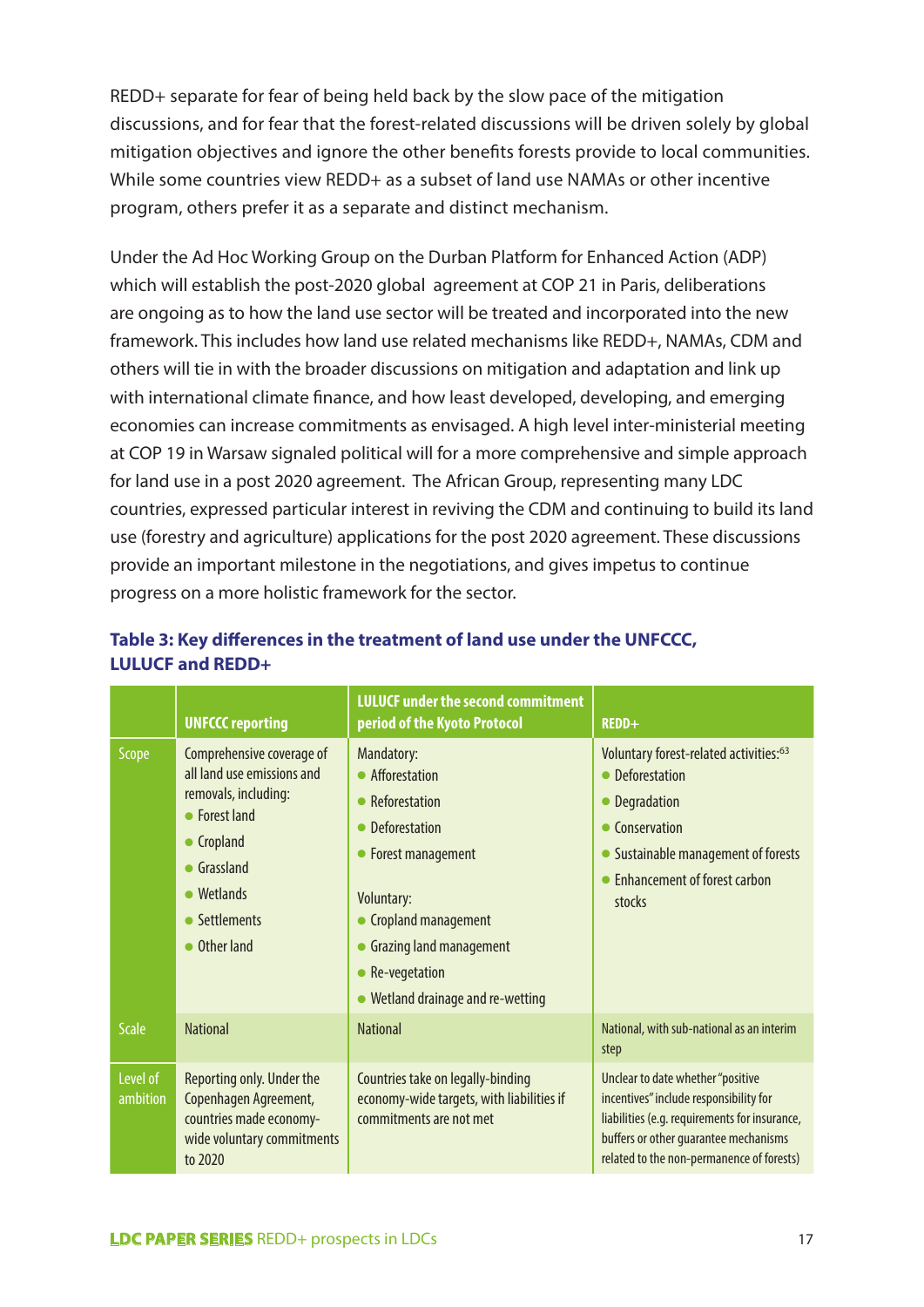Parties have expressed a range of opinions on how best to accommodate REDD+ within the broader climate-change agreement. Table 3 on the previous page highlights key differences in the treatment of land use under the UNFCCC (and its requirement for all countries to report on GHG emissions using IPCC guidance), Land Use, Land Use Change and Forestry (LULUCF) under the second commitment period of the Kyoto Protocol, and negotiations to date on a future REDD+ mechanism.

## **There are currently too many uncertainties to speculate how REDD+ might ultimately appear in a new climate agreement.**

Many countries, however, expect the REDD+ outcomes to be consistent with the other elements of the ADP that are currently being negotiated. These include:

- **Legal form:** The legal form of the outcome of the ADP is still not decided for instance, whether it will be flexible (based on a pledge and review approach) or regulatory (legally binding with compliance implications); whether it will be in addition to, or subsume, the Kyoto Protocol; and what the level of post-2020 ambition will be. A more stringent outcome will increase the opportunity for REDD+ finance through market mechanisms.
- **Equity:** Also important is whether and how a new agreement might differentiate among countries (for instance, between developed, emerging, developing, and least developed countries) and how the principle of "common but differentiated responsibilities" is defined. In particular, there is as yet no agreement on how to manage emerging economies (such as Brazil and Mexico) that are likely to be required to make domestic emissions reduction commitments, but may also want to participate in market mechanisms for additional actions beyond such commitments.
- **LULUCF:** REDD+ will be affected by whether, and how, developed countries are willing to make commitments in the land use sector, including for accounting of agriculture, forests and other land use (AFOLU). It is unclear as yet whether the current LULUCF agreement under the Kyoto Protocol will continue or be renegotiated under the Durban Platform. This includes provisions for the development of forest management reference levels, which will set a precedent for REDD+ reference levels.
- **Finance:** It is also unclear how the GCF, whose operational modalities are currently being discussed by the GCF Board, will operate with respect to REDD+ and NAMAs. Many Parties have called for a REDD+ funding window under the GCF.<sup>64</sup> Developed countries have made clear that the pledge to "mobilise" US\$100 billion includes private sector finance – and only a portion will come from public sources or financial transfers. This will have implications for the scale of public sector finance available for LDCs. The GCF currently recommends REDD+ implementation and sustainable forest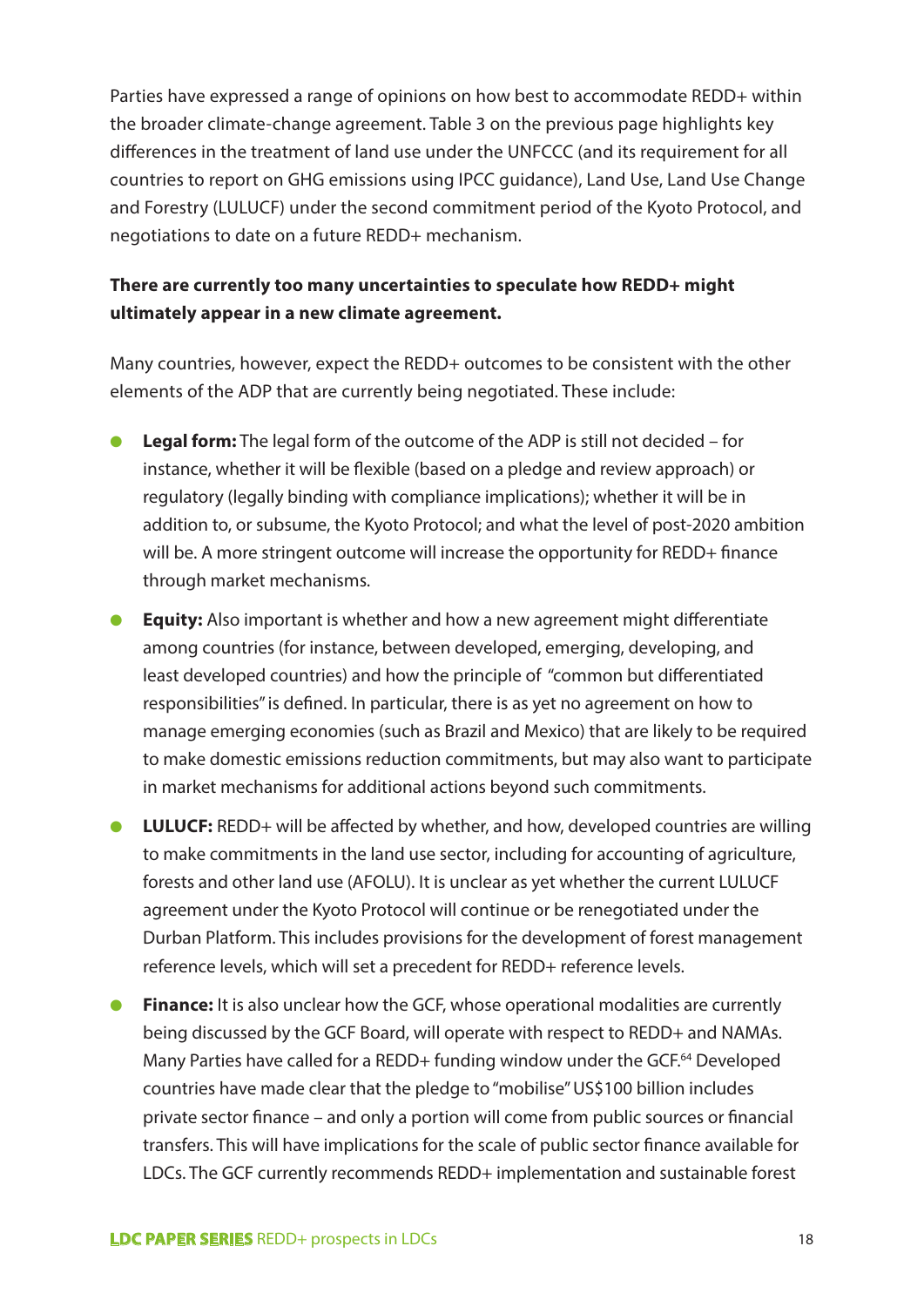management to support the dual goals of mitigation and adaptation.<sup>65</sup>

**New market mechanisms:** The new market mechanisms (NMM) discussion is developing modalities for sectoral market based approaches, one of which could be in the forest sector. REDD+ will need to be consistent with approaches and methodologies taken broadly for sectoral mechanisms, which closely resemble the direction of REDD+ (national or sub-national actions in the forest sector) versus a project-based approach.

How these pieces will fit together in a final agreement is not yet clear. To date, informal discussions among countries considering how land use and forests could fit into a new agreement appear to favour the construction of a consistent framework across the entire agreement related to land use.

**LDCs will face fewer requirements than developing and emerging economies.** It is still useful, however, for REDD+ negotiators from LDCs to engage in the broader context of the REDD+ negotiations as they relate to Annex I countries and emerging economies – not only to understand the dynamics of the negotiations, but also with the perspective of developing national REDD+ systems that are consistent with a smooth transition to meet international requirements, as in-country capacities improve in future.

**2** *ibid*.

- **5** *ibid*. These emissions include net forest conversion (i.e. forest gain as well as forest loss). Gross emissions from forest loss will therefore be higher.
- **6** All information on forest cover and forest cover change derived from FAO 2010.
- **7** Maplecroft (2011). *Climate Change Vulnerability Index*. Bath, UK. http://maplecroft.com/about/news/ccvi.html
- **8** Russell, A. *et al*. (2011). *Using Forests to Enhance Resilience to Climate Change*. Programme on Forests, Washington D.C. http://www.profor.info/node/2032
- **9** IPCC (2007). *IPCC Fourth Assessment Report: Climate Change 2007*. Intergovernmental Panel on Climate Change, Geneva
- **10** ADB (2009). The Economics of Climate Change in Southeast Asia: A Regional Review. Asian Development Bank, Manila
- **11** See, for instance, Richard, K., Mwayafu, D.M. & Smith, H. (2011). *REDD+ and Adaptation to Climate Change in East Africa*. REDD-net; and Suzuki, R. (2012) (*ed*.). Linking Adaptation and Mitigation through Community Forestry Case Studies from Asia
- **12** Hamilton, L. S. *et al*. (2008). Forests and water: A thematic study prepared in the framework of the Global Forest

**<sup>1</sup>** UNEP (2011). *Forests in a Green Economy: A Synthesis*. United Nations Environment Programme, Nairobi

**<sup>3</sup>** Hosonuma, N. *et al*. (2012). An assessment of deforestation and forest degradation drivers in developing countries. *Environmental Research Letters*, 7(4), 044009; Boucher, D. *et al*. (2012). *The Root of the Problem: What's Driving Tropical Deforestation Today?* Union of Concerned Scientists. Cambridge, Massachusetts. http://www.ucsusa.org/assets/ documents/global\_warming/UCS\_RootoftheProblem\_DriversofDeforestation\_FullReport.pdf

**<sup>4</sup>** CAIT (2009). Yearly Emissions. World Resources Institute, Washington D.C. http://cait2.wri.org, 2009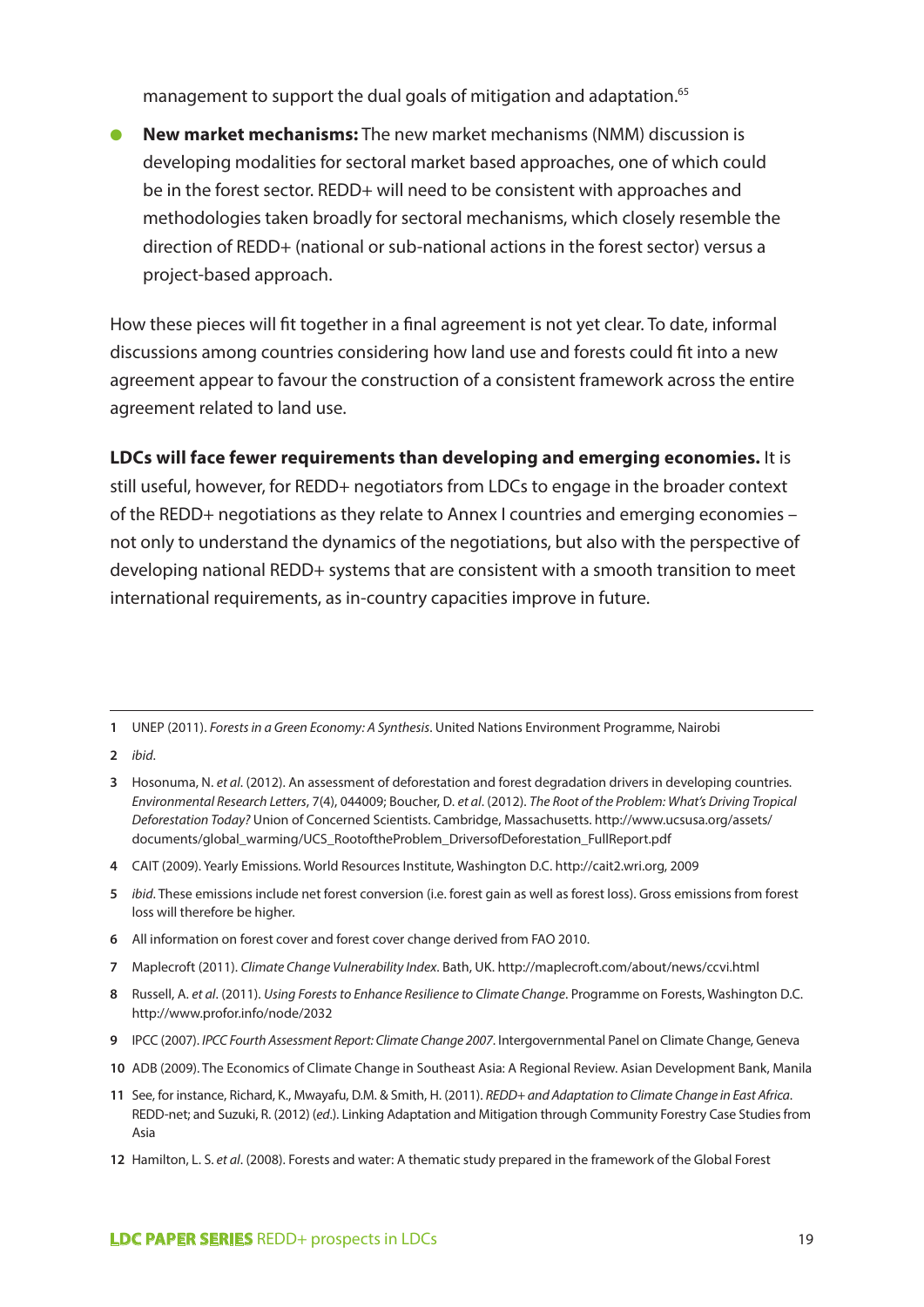Resources Assessment 2005

- **13** UNFCCC (2006). *Report of the Conference of the Parties on its eleventh session, held at Montreal from 28 November to 10 December 2005*. FCCC/CP/2005/5
- **14** UNFCCC (2010). *Report of the Conference of the Parties on its fifteenth session, held in Copenhagen from 7 to 19 December 2009, Addendum*. FCCC/CP/2007/6/Add.1
- **15** UNFCCC (2011). *Report of the Conference of the Parties on its sixteenth session, held in Cancún from 29 November to 10 December 2010, Addendum*. FCCC/CP/2010/7/Add.1

**16** *ibid*.

**17** *ibid*.

- **18** These countries are Bolivia, China, Cuba, Dominica, Ecuador, Egypt, El Salvador, India, Iran, Iraq, Malaysia, Mali, Nicaragua, Philippines, Saudi Arabia, Sri Lanka, Sudan, Venezuela
- **19** See http://www.rainforestcoalition.org for more details of Coalition members
- **20** UNFCCC (2012). *Views on modalities and procedures for financing results- based actions and considering activities related to decision 1/CP.16, paragraphs 68–70 and 72*. FCCC/AWGLCA/2012/MISC.3
- **21** UNFCCC (2012). *Views on issues identified in decision 1/CP.16, paragraph 72 and appendix II*. FCCC/SBSTA/2012/MISC.1

**22** *ibid*.

- **23** Prince's Rainforests Project (2013). *Interim REDD+ Finance: Current Status and Ways Forward for 2013-2020*. http://www. pcfisu.org/wp-content/uploads/2012/11/Nov-2012-Interim-REDD+-Finance-Current-Status-and-Ways-Forward-2013- 2020-Princes-Rainforests-Project.pdf
- **24** Peters-Stanley, M., Hamilton, K. & Yin, D. (2012). *Leveraging the Landscape: State of the Forest Carbon Markets 2012*. http://www.forest-trends.org/documents/files/doc\_3242.pdf
- **25** Prince's Rainforests Project (2013). *Interim REDD+ Finance: Current Status and Ways Forward for 2013-2020*. http://www. pcfisu.org/wp-content/uploads/2012/11/Nov-2012-Interim-REDD+-Finance-Current-Status-and-Ways-Forward-2013- 2020-Princes-Rainforests-Project.pdf
- **26** Voluntary REDD+ Database (2013) Democratic Republic of the Congo. Accessible at http://www.reddplusdatabase. org/entities/40#graphs\_and\_stats
- **27** Nussbaum, R. *et al*. (2009). *Accelerating Transfers of Interim Finance for REDD+: Building Absorptive Capacity*. ProForest, **Oxford**
- **28** Edwards, K., Lukumbuzya, K. & Kajembe, G. (2012). REDD+ Capacity Needs Assessment in Tanzania: Policy brief.
- **29** Goers Williams, L. (2013). *Putting the Pieces Together for Good Governance of REDD+: An Analysis of 32 REDD+ Country Readiness Proposals*. World Resources Institute, Washington D.C.
- **30** Karsenty, A. & Ongolo, S. (2012). *Can "fragile states" decide to reduce their deforestation? The inappropriate use of the theory of incentives with respect to the REDD mechanism*. In *Forest Policy and Economics*
- **31** Naughton-Treves, L. & Day, C. (2012). *Lessons about Land Tenure, Forest Governance and REDD+: Case studies from Africa, Asia and Latin America*. http://www.nelson.wisc.edu/ltc/docs/Lessons-about-Land-Tenure-Forest-Governance-and-REDD.pdf

**32** *ibid*.

- **33** Mason-Case, S.A. (2011). *Legal Preparedness for REDD+ in Zambia Country Study*. International Development Law Organization and Food and Agricultural Organization of the UN, Rome
- **34** Rights and Resources Initiative (2013). *Data on statutory forest tenure in forty countries*. http://www.rightsandresources. org/documents/country\_data.php
- **35** PwC (2011). *Implementing REDD+ in the Democratic Republic of Congo How to manage the risk of corruption*. PricewaterhouseCoopers. http://www.redd-monitor.org/wordpress/wp-content/uploads/2012/01/NORAD-PwC-Implementing-REDD-in-DRC-Corruption-risks-NORAD-Final-Version-E.pdf
- **36** Boucher, D. *et al*. (2012). *The Root of the Problem: What's Driving Tropical Deforestation Today?* Union of Concerned Scientists, Cambridge, Massachusetts
- **37** Cranford, M. & Parker, C. (2012). *Advanced REDD+ Finance*. http://www.forestcarbonportal.com/resource/advancedredd-finance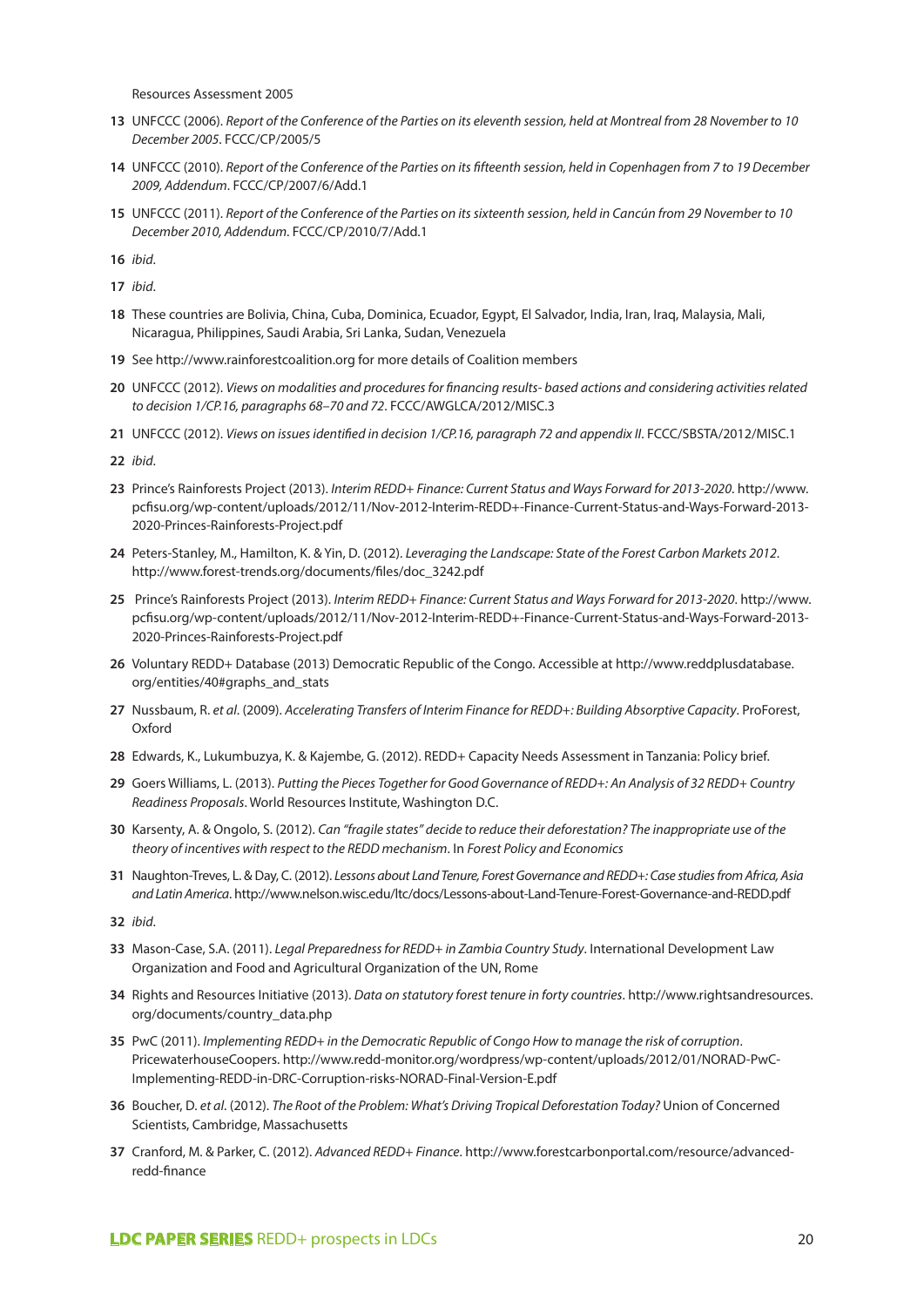- **38** Although Nicaragua is not an LDC, it is a difficult climate for private sector investment and can provide lessons for REDD+ in LDCs
- **39** UNFCCC (2012). *Report of the Conference of the Parties on its seventeenth session, held in Durban from 28 November to 11 December 2011, Addendum*. FCCC/CP/2011/9/Add.1
- **40** UNFCCC (2013). *Report of the Conference of the Parties on its eighteenth session, held in Doha from 26 November to 8 December 2012, Addendum*. FCCC/CP/2012/8/Add.1
- **41** UNFCCC (2013). Decision -/CP.19 Work programme on results-based finance to progress the full implementation of the activities referred to in decision 1/CP.16, paragraph 70 http://unfccc.int/files/meetings/warsaw\_nov\_2013/decisions/ application/pdf/cop19\_redd\_finance.pdf
- **42** Schalatek, L. *et al*. (2012). *Climate Finance Thematic Briefing: REDD+ Finance. Heinrich Böll Stiftung, North America*. http:// www.boell.org/downloads/CFF5\_REDD.pdf
- **43** UNFCCC (2012). *Report on the workshop on financing options for the full implementation of results-based actions relating*  to REDD- plus, including modalities and procedures for financing these results-based actions. Note by the chair of the *workshop*. FCCC/AWGLCA/2012/INF.8
- **44** UNFCCC (2012). *Financing options for the full implementation of results- based actions relating to the activities referred to in decision 1/CP.16, paragraph 70, including related modalities and procedures*. Technical paper. FCCC/TP/2012/3
- **45** UNFCCC (2011). *Report of the Conference of the Parties on its sixteenth session, held in Cancún from 29 November to 10 December 2010, Addendum*. FCCC/CP/2010/7/Add.1
- **46** UNFCCC (2012). *Report of the Conference of the Parties on its seventeenth session, held in Durban from 28 November to 11 December 2011, Addendum*. FCCC/CP/2011/9/Add.1
- **47** UNFCCC (2013). Decision -/CP.19 The timing and the frequency of presentations of the summary of information on how all the safeguards referred to in decision 1/CP.16, appendix I, are being addressed and respected. http://unfccc. int/files/meetings/warsaw\_nov\_2013/decisions/application/pdf/cop19\_safeguards\_1cp16a1.pdf
- **48** UNFCCC (2013). *Methodological guidance for activities relating to reducing emissions from deforestation and forest degradation and the role of conservation, sustainable management of forests and enhancement of forest carbon stocks in developing countries*. UNFCCC/SBSTA/2013/L.12
- **49** UNFCCC (2013). *Methodological guidance for activities relating to reducing emissions from deforestation and forest degradation and the role of conservation, sustainable management of forests and enhancement of forest carbon stocks in developing countries*. UNFCCC/SBSTA/2013/L.12/Add.1
- **50** UNFCCC (2013). Decision -/CP.19 Modalities for national forest monitoring systems. http://unfccc.int/files/meetings/ warsaw\_nov\_2013/decisions/application/pdf/cop19\_fms.pdf
- **51** UNFCCC (2013). Decision -/CP.19 Modalities for measuring, reporting and verifying.http://unfccc.int/files/meetings/ warsaw\_nov\_2013/decisions/application/pdf/cop19\_mrv.pdf
- **52** UNFCCC (2012). *Report of the Conference of the Parties on its seventeenth session, held in Durban from 28 November to 11 December 2011, Addendum*. FCCC/CP/2011/9/Add.1
- **53** Although Decision 12/CP.17 refers to forest reference emission levels and/or forest reference levels we simplify the term here given that a) there are no definitions for these terms and b) they encompass the range of possibilities for a forest Reference Level.
- **54** Currently developed countries must use the *2006 IPCC Guidelines for National GHG Inventories* and developing countries have the option to use the 1996 or 2006 Guidelines. Parties are also encouraged to use the *2003 IPCC Good Practice Guidance for LULUCF*.
- **55** UNFCCC (2013). Decision -/CP.19 Guidelines and procedures for the technical assessment of submissions from Parties on proposed forest reference emission levels and/or forest reference levels. http://unfccc.int/files/meetings/warsaw\_ nov\_2013/decisions/application/pdf/cop19\_frl.pdf
- **56** UNFCCC (2013). Decision -/CP.19 Addressing the drivers of deforestation and forest degradation. https://unfccc.int/ files/meetings/warsaw\_nov\_2013/decisions/application/pdf/cop19\_drivers\_deforestation.pdf
- **57** UNFCCC (2011). *Report of the Conference of the Parties on its sixteenth session, held in Cancún from 29 November to 10 December 2010, Addendum*. FCCC/CP/2010/7/Add.1
- **58** UNFCCC (2012). Informal Note. http://unfccc.int/files/adaptation/application/pdf/inredd\_in\_3b3\_v2.pdf
- **59** UNFCCC (2013). Decision -/CP.19 Coordination of support for the implementation of activities in relation to mitigation